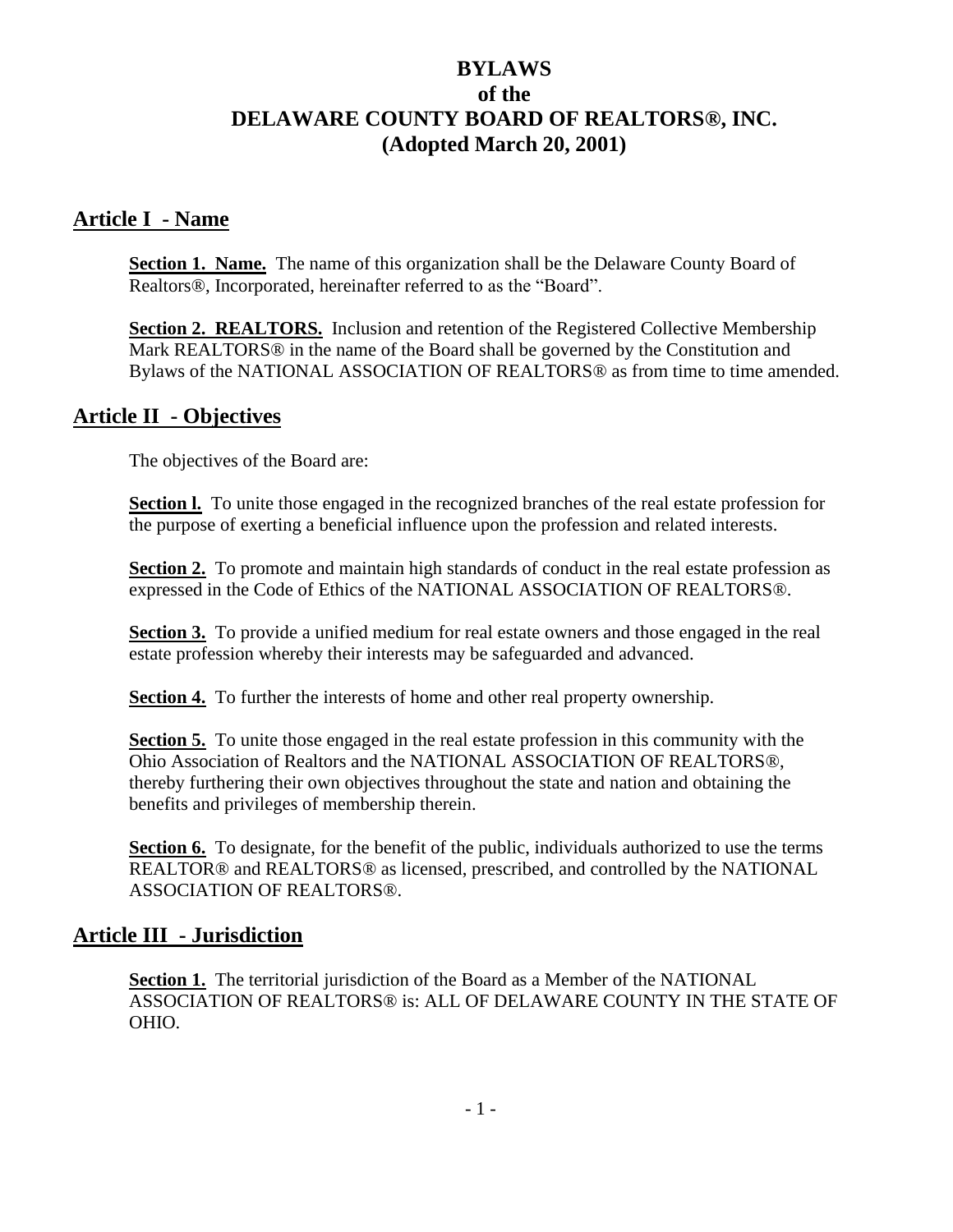**Section 2.** Territorial jurisdiction is defined to mean:

a. The right and duty to control the use of the terms REALTOR® and REALTORS®, subject to the conditions set forth in these BYLAWS and those of the NATIONAL ASSOCIATION OF REALTORS®, in return for which the Board agrees to protect and safeguard the property rights of the NATIONAL ASSOCIATION in the terms.

### **Article IV - Membership**

**Section l.** There shall be six classes of Members as follows:

a. **REALTOR® Members.** REALTOR® Members, whether primary or secondary shall be:

1. Individuals who, as sole proprietors, partners, corporate officers, or branch office managers, are engaged actively in the real estate profession, including buying, selling, auctioning, exchanging, renting or leasing, managing, appraising for others for compensation, counseling, building, developing or sub-dividing real estate, and who maintain or are associated with an established real estate office in the state of Ohio or a state contiguous thereto. All persons who are partners in a partnership, or all officers in a corporation who are actively engaged in the real estate profession within the sate or a state contiguous thereto shall qualify for REALTOR® Membership only, and each is required to hold REALTOR® Membership, except as provided in the following paragraph, in a Board of REALTORS® within the state or a state contiguous thereto unless otherwise qualified for Institute Affiliate Membership as described in Section l(b) of Article IV.(\*)*(rev. 4/06)*

In the case of a real estate firm, partnership, or corporation, whose business activity is substantially all commercial, only those principals actively engaged in the real estate business in connection with the same office or any other offices within the jurisdiction of the board in which one of the firm's principals holds REALTOR® Membership, shall be required to hold REALTOR® Membership unless otherwise qualified for Institute Affiliate Membership as described in Section 1(b) of Article IV. (Amended 1/01)

NOTE: REALTOR® Members may obtain membership in a "secondary" Board in another state.

NOTE: LPA's (Licensed Practicing Assistant) fall under the heading of "REALTOR®" Member, with all the rights and responsibilities of a "REALTOR" Member.

2. Individuals who are engaged in the real estate profession other than as sole proprietors, partners, corporate officers, or branch managers and are associated with a REALTOR® Member and meet the qualifications set out in Article V.

3. Corporate officers (who may be licensed or unlicensed) of a real estate brokerage franchise organization with at least one hundred fifty (150) franchisees located within the United States, its insular possessions and the commonwealth of Puerto Rico, elected to membership pursuant to the provisions in the NAR Constitution and Bylaws. Such individuals shall enjoy all of the rights, privileges and obligations of REALTOR® Membership (including compliance with the Code of Ethics) **except:** obligations related to Board mandated education, meeting attendance, or indoctrination classes or similar requirements; the right to use the term REALTOR® in connection with their franchise organization's name; and the right to hold elective office in the Local Board, State Association and National Association.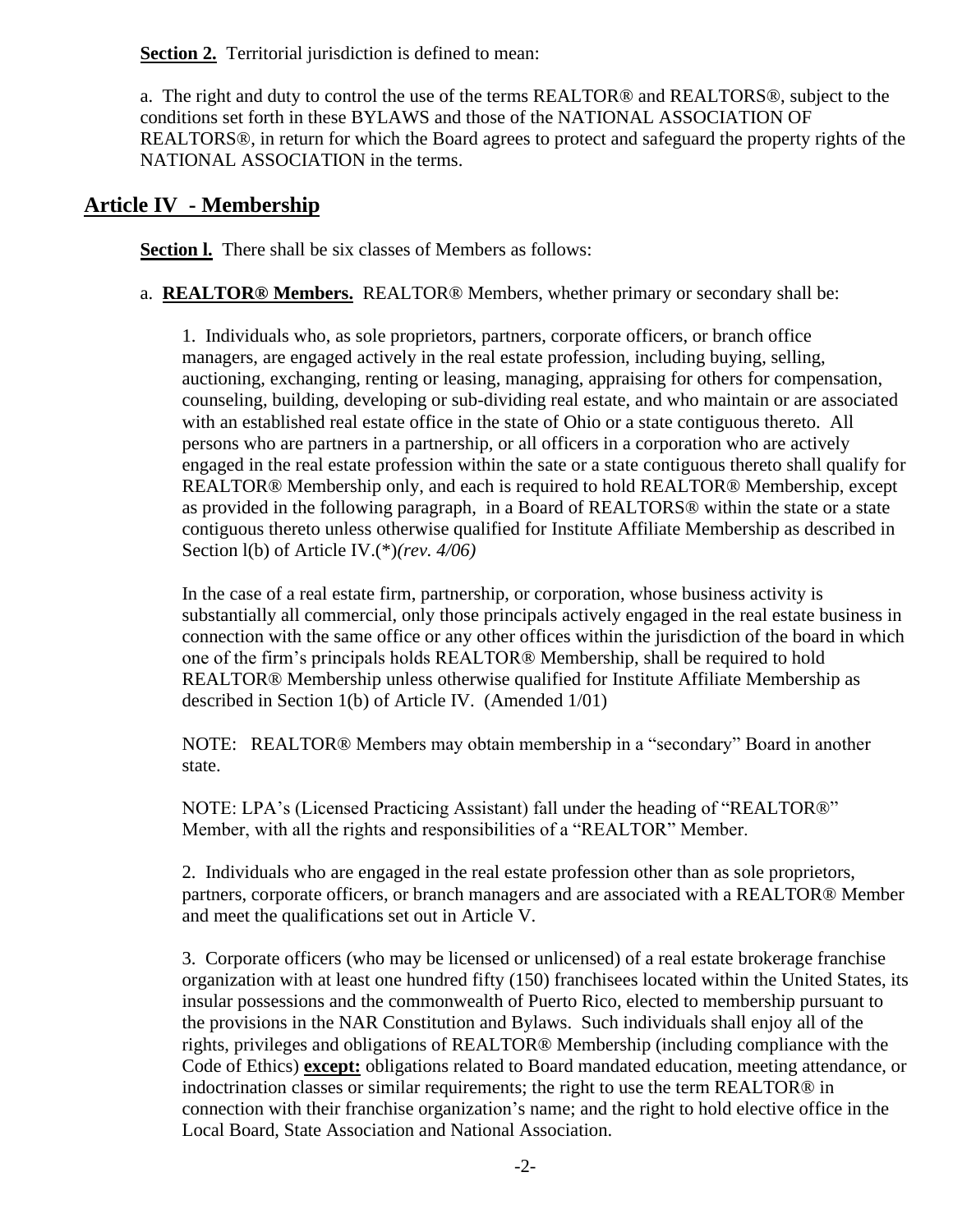4. Primary and Secondary REALTOR® Members. An individual is a Primary Member if the Board pays state and National dues based on such Member. An individual is a Secondary Member if state and National dues are remitted through another Board. One of the principals in a real estate firm must be a Designated REALTOR® Member of the Board in order for licensees affiliated with the firm to select the Board as their "Primary" Board.

5. Designated REALTOR® Members. Each firm shall designate in writing one REALTOR® Member who shall be responsible for all duties and obligations of membership, including the obligation to arbitrate pursuant to Article 17 of the Code of Ethics and the payment of Board dues as established in Article X of the Bylaws. The "Designated REALTOR®" must be a sole proprietor, partner, corporate officer or branch officer manager acting on behalf of the firm's principal(s) and must meet all other qualifications for REALTOR® Membership established in Article V, Section 2, of the Bylaws.

b. **Institute Affiliate Members.** Institute Affiliate Members shall be individuals who hold a professional designation awarded by an Institute, Society, or Council affiliated with the NATIONAL ASSOCIATION OF REALTORS® that addresses a specialty area other than residential brokerage or individuals who otherwise hold a class of membership in such Institute, Society or Council that confers the right to hold office. (Non-REALTOR® Members do not have voting rights nor may hold office in the Board of Directors.) Any such individual, if otherwise eligible, must elect to hold REALTOR® Membership, subject to payment of applicable dues for such membership.

Institute Affiliate Members shall be non-voting members but shall otherwise have such rights and privileges and be subject to such obligations as are prescribed by the Board of Directors in compliance with the Constitution and Bylaws of the NATIONAL ASSOCIATION OF REALTORS®.

c. **Affiliate Members.** Affiliate Members shall be firms who, have interests requiring information concerning real estate, and are in sympathy with the objectives of the Board.

Affiliate Members shall be non-voting members and shall have such privileges and rights and be subject to such obligations as may be prescribed by the Board of Directors.

d. **Public Service Members.** Public Service Members shall be individuals who are interested in the real estate profession as employees of or affiliated with educational, public utility, governmental or other similar organizations, but are not engaged in the real estate profession on their own account or in association with an established real estate business.

Public Service Members shall be non-voting members and shall have such privileges and rights and be subject to such obligations as may be prescribed by the Board of Directors.

**Honorary Members.** Honorary Members shall be individuals not engaged in the real estate profession who have performed notable service for the real estate profession, for the Board, or for the public.

Honorary Members shall confer no rights except the right to attend meetings and participate in discussions and shall impose no obligations.

f. **Student Members.** Student Members shall be individuals who are seeking an undergraduate or graduate degree with a specialization or major in real estate at institutions of higher learning, and who have completed at least two years of college and at least one college level course in real estate but are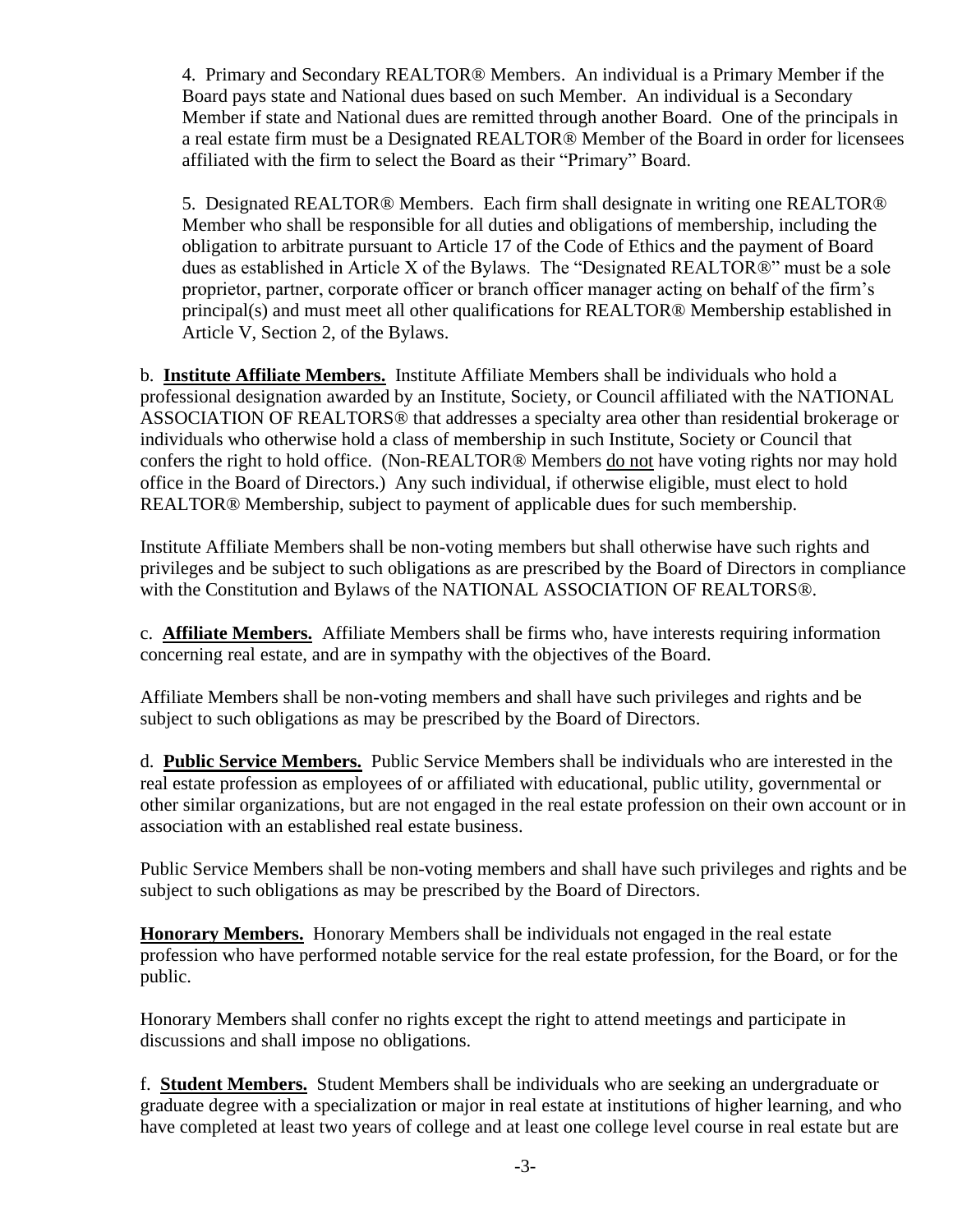not engaged in the real estate profession on their own account or not associated with an established real estate office.

Student Members shall be non-voting members and shall have such privileges and rights and shall be subject to such obligations as may be prescribed by the Board of Directors.

**Section 2.** Each applicant for membership shall be required to seek the highest level of membership for which the applicant qualifies. All applicants for membership must meet the applicable qualifications set out in Article V.

# **Article V. Qualification and Election**

### **Section 1. Application.**

a. An application for membership shall be made in such a manner and form as may be prescribed by the Board of Directors and made available to anyone requesting it. The application form shall contain among the statements to be signed by the applicant (1) that applicant agrees as a condition to membership to thoroughly familiarize himself with the Code of Ethics of the NATIONAL ASSOCIATION OF REALTORS®, the Constitution, Bylaws and Rules and Regulations of the Board, the State and National Associations, and if a REALTOR® Member will abide by the Code of Ethics of the NATIONAL ASSOCIATION OF REALTORS® including the obligation to arbitrate controversies arising out of real estate transactions as specified by Article 17 of the Code of Ethics, and as further specified in the Code of Ethics and Arbitration Manual of the NATIONAL ASSOCIATION OF REALTORS®, as from time to time amended, and (2) that applicant consents that the Board, through its Executive Officer or otherwise, may invite and receive information and comment about applicant from any Member or other persons, and that applicant agrees that any information and comment furnished to the Board by any person in response to the invitation shall be conclusively deemed to be privileged and not for the basis of any action for slander, libel, or defamation of character. The applicant shall, with the form of application, have access to a copy of the Bylaws referred to above.

### **Section 2. Qualification.**

a. An applicant for REALTOR® Membership who is a sole proprietor, partner, corporate officer, or branch office manager of a real estate firm shall supply evidence satisfactory to the Executive Officer that he is actively engaged in the real estate profession, and maintains a current, valid real estate broker's or salesperson's license or is licensed or certified by an appropriate state regulatory agency to engage in the appraisal of real property, has a place of business within the state or a state contiguous thereto (unless a Secondary Member), has no record of recent or pending bankruptcy, has no record of official sanctions involving unprofessional conduct. Agrees to complete a course of instruction (orientation class) covering the Bylaws and Rules and Regulations of the Board, the Bylaws of the State Association, and the Constitution and Bylaws and Code of Ethics of the NATIONAL ASSOCIATION OF REALTORS® (all memberships - both Primary and Secondary - must complete Board orientation as per guide lines), and shall pass such reasonable and nondiscriminatory written examination thereon as may be required by the Board of Directors, and shall agree that if elected to membership, he will abide by such Constitution, Bylaws, Rules and Regulations, and Code of Ethics.(\*)

*Note 1*: An applicant whose membership has lapsed for more than two years is required to complete Board orientation before reinstatement. (See Article X, Section 1, d-e)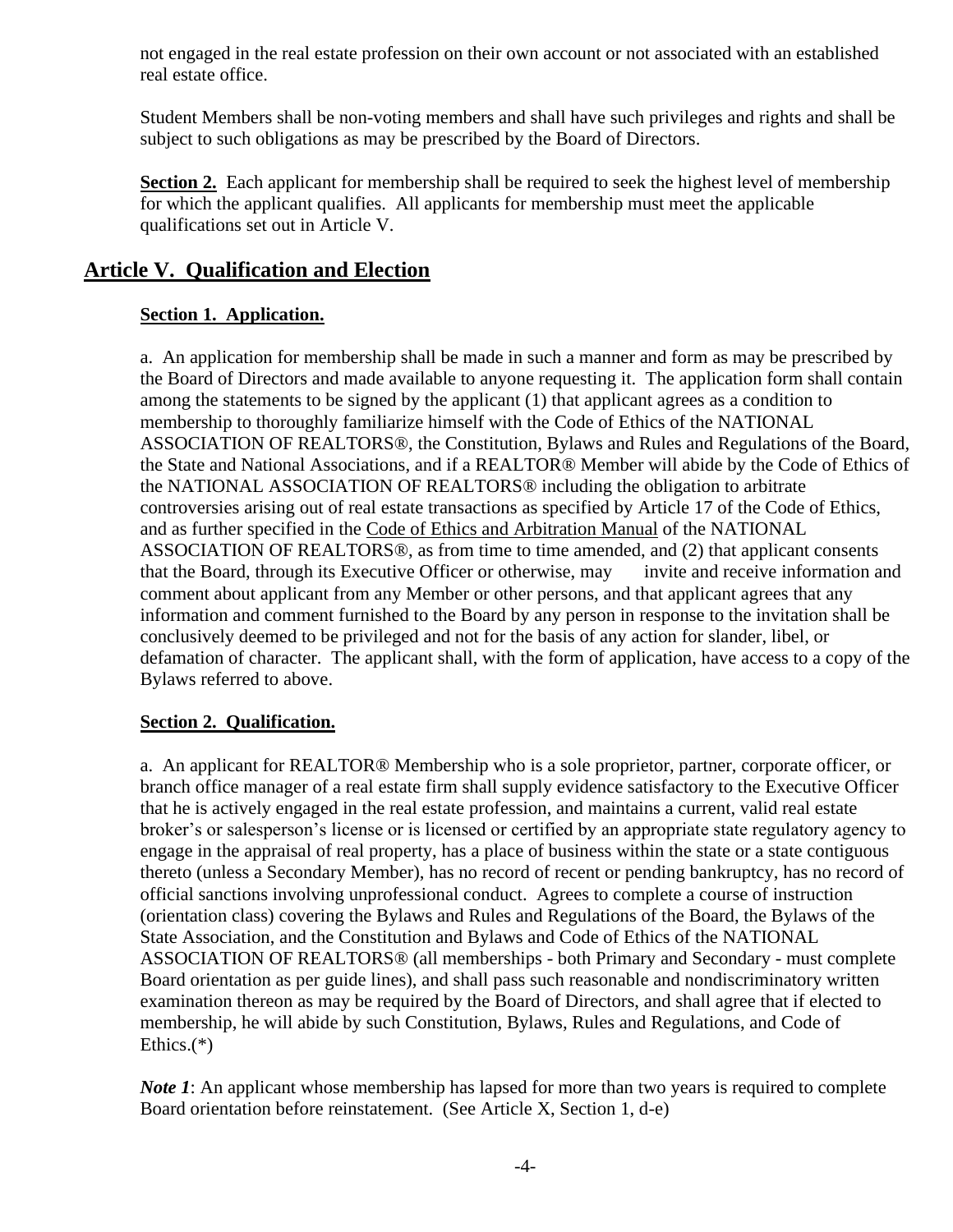*Note 2*: Article IV, Section 2, or the NATIONAL ASSOCIATION OF REALTORS® Bylaws prohibits Member Boards from knowingly granting REALTOR® Membership to any participant who has an unfulfilled sanction pending which was imposed by another Board or Association of REALTORS® for violation of the Code of Ethics. (Adopted 1/01)

b. Individuals who actively engaged in the real estate profession other than as sole proprietors, partners, corporate officers, or branch office managers in order to qualify for REALTOR® Membership, shall at the time of application, be associated either as an employee or as an independent contractor with a Designated REALTOR® Member of the Board or a Designated REALTOR® Member of another Board (if a Secondary member) and must maintain a current, valid real estate broker's or salesperson's license or be licensed or certified by an appropriate state regulatory agency to engage in the appraisal of real property, shall complete a course of instruction (orientation) covering the Bylaws and Rules and Regulations of the Board, Bylaws of the State Association, and the Constitution and Bylaws and Code of Ethics of the NATIONAL ASSOCIATION OF REALTORS® (all memberships - both Primary and Secondary - must complete Board orientation as per guidelines), and shall pass such reasonable and nondiscriminatory written examinations thereon as may be required by the Board of Directors and shall agree in writing that if elected to membership they will abide by the Code of Ethics of the NATIONAL ASSOCIATION OF REALTORS®, and by the Constitution, Bylaws, and Rules and Regulations of the Local Board, State Association and the National Association.

#### **Section 3. Election.**

The procedure for election to membership shall be as follows:

a. The Executive Officer shall determine whether the applicant is applying for the appropriate class of membership. Applicants for REALTOR® membership may be granted provisional membership immediately upon submission of a completed application form and remittance of applicable Board dues and any application fee. Provisional members shall be considered REALTORS® and shall be subject to all of the same privileges and obligations of membership. Provisional membership is granted subject to final review of the application by the Board of Directors.

b. If the Board of Directors determines that the individual does not meet all of the qualifications for membership as established in the Board's Bylaws, or, if the individual does not satisfy all of the requirements of membership (for example, completion of a mandatory orientation program) within 365 days from the Board's receipt of their application, membership my, at the discretion of the Board of Directors, be terminated. In such instances, dues shall be returned to the individual less a prorated amount to cover the number of days that the individual received Board services and any application fee. The Board of Directors shall vote on the applicant's eligibility for membership. If the applicant receives a majority vote of the Board of Directors, he/she shall be declared elected to membership and shall be advised by written notice.

c. The Board of Directors may not reject an application without providing the applicant with advance notice of the findings, an opportunity to appear before the Board of Directors, to call witnesses on his/her behalf, to be represented by counsel, and to make such statements as he/she deems relevant. The Board of Directors may also have counsel present. The Board of Directors shall require that written minutes be made of any hearing before it or may electronically or mechanically record the proceedings.

d. If the Board of Directors determines that the application should be rejected, it shall record its reasons with the Executive Officer (or duly authorized designee). If the Board of Directors believes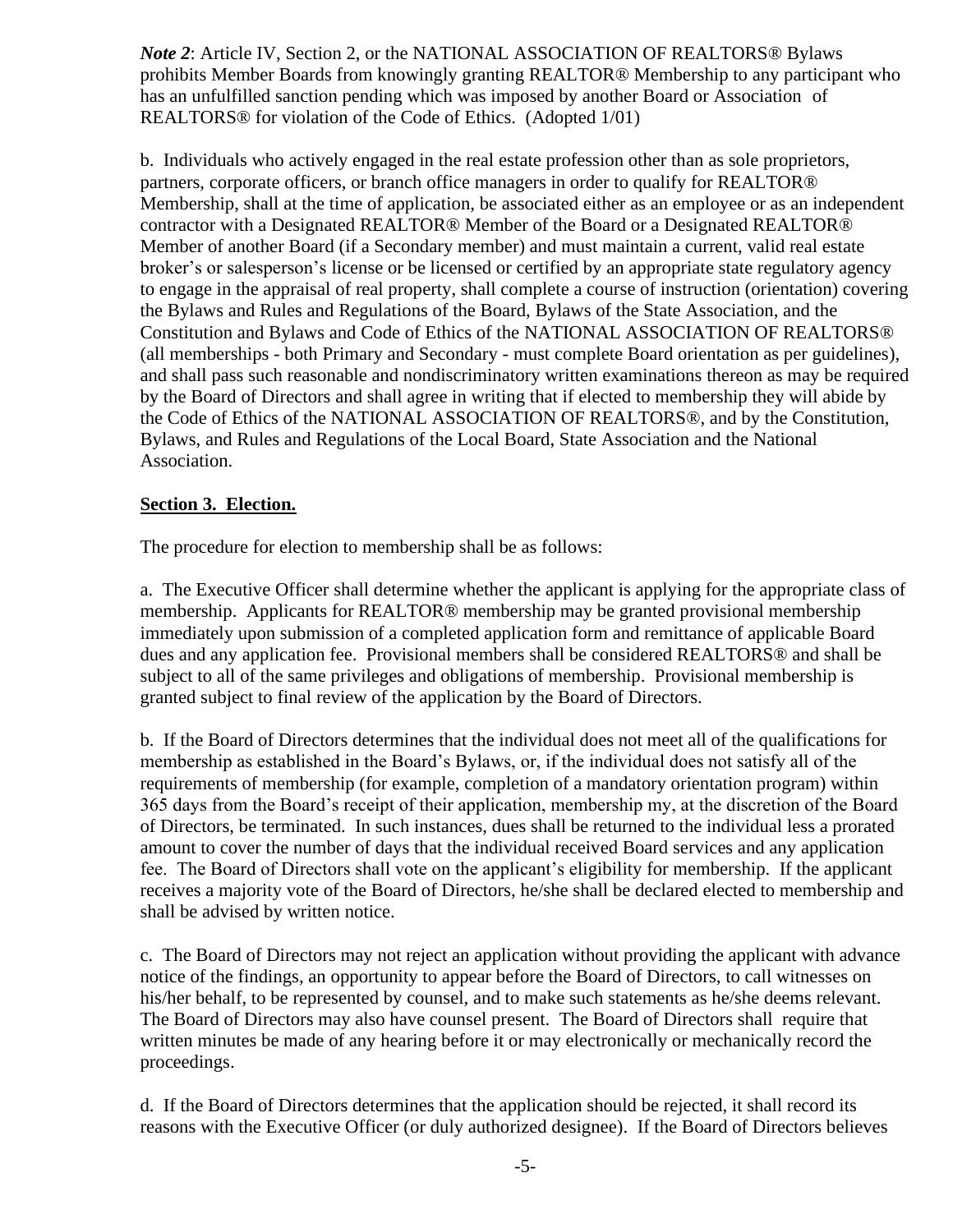that denial of membership to the applicant may become the basis of litigation and a claim of damage by the applicant, it may specify that denial shall become effective upon entry in a suit by the Board for a declaratory judgment by a court of competent jurisdiction of a final judgment declaring that the rejection violates no rights of the applicant. (Adopted 1/98, Amended 1/05, 3/17)

#### **Section 4. New Member Code of Ethics Orientation.**

Applicants for REALTOR Membership and provisional REALTOR® Members (where applicable) shall complete an orientation program on the Code of Ethics of not less than two (2) hours and thirty (30) minutes of instructional time. This requirement does not apply to applicants for REALTOR® Membership or provisional members who have completed comparable orientation in another Board or Association, provided that REALTOR® Membership has been continuous, or that any break in membership is for one year or less.

Failure to satisfy this requirement within **365 days** of the date of application (or, alternatively, the date that provisional membership was granted), will result in denial of the membership application or termination of provisional membership.

Note: Orientation programs must meet the learning objectives and minimum criteria established from time to time by the NATIONAL ASSOCIATION OF REALTORS®. (Adopted 1/01)

#### **Section 5. REALTOR® Code of Ethics Training.**

Effective January 1, 2019 through December 31, 2021, and for successive three (3) year periods thereafter, each REALTOR® Member of the Board (with the exception of REALTOR® members granted REALTOR® Emeritus status by the National Association) shall be required to complete ethics training of not less than two (2) hours and thirty (30) minutes of instructional time. This requirement will be satisfied upon presentation of documentation that the member has completed a course of instruction conducted by this or another REALTOR® association, the State Association of REALTORS, or the NATIONAL ASSOCIATION OF REALTORS®, which meets the learning objectives and minimum criteria established by the NATIONAL ASSOCIATION OF REALTORS® from time to time. REALTOR® Members who have completed training as a requirement of membership in another association and REALTOR® Members who have completed the New Member Code of Ethics Orientation during any three (3) year cycle shall not be required to complete additional ethics training until a new three (3) year cycle commences.

Failure to satisfy the required periodic ethics training shall be considered a violation of a membership duty. Failure to meet the requirement in any three (3) year cycle will result in suspension of membership for the first two months (January and February) of the year following the end of any three (3) year cycle or until the requirement is met, whichever occurs sooner. On March 1, of that year, the membership of a member who is still suspended as of that date will be automatically terminated. (Adopted 1/01, Amended 3/17, 2/21/2020)

#### **Section 6. Status Changes.**

a. A REALTOR® who changes the conditions under which he holds membership shall be required to provide written notification to the Board within thirty (30) days. A REALTOR® (non-principal) who becomes a principal in the firm with which he has been licensed or, alternatively, becomes a principal in a new firm which will be comprised of REALTOR® principals may be required to satisfy any previously unsatisfied membership requirements applicable to REALTOR® (principal) Members; but shall, during the period of transition from one status of membership to another, be subject to all of the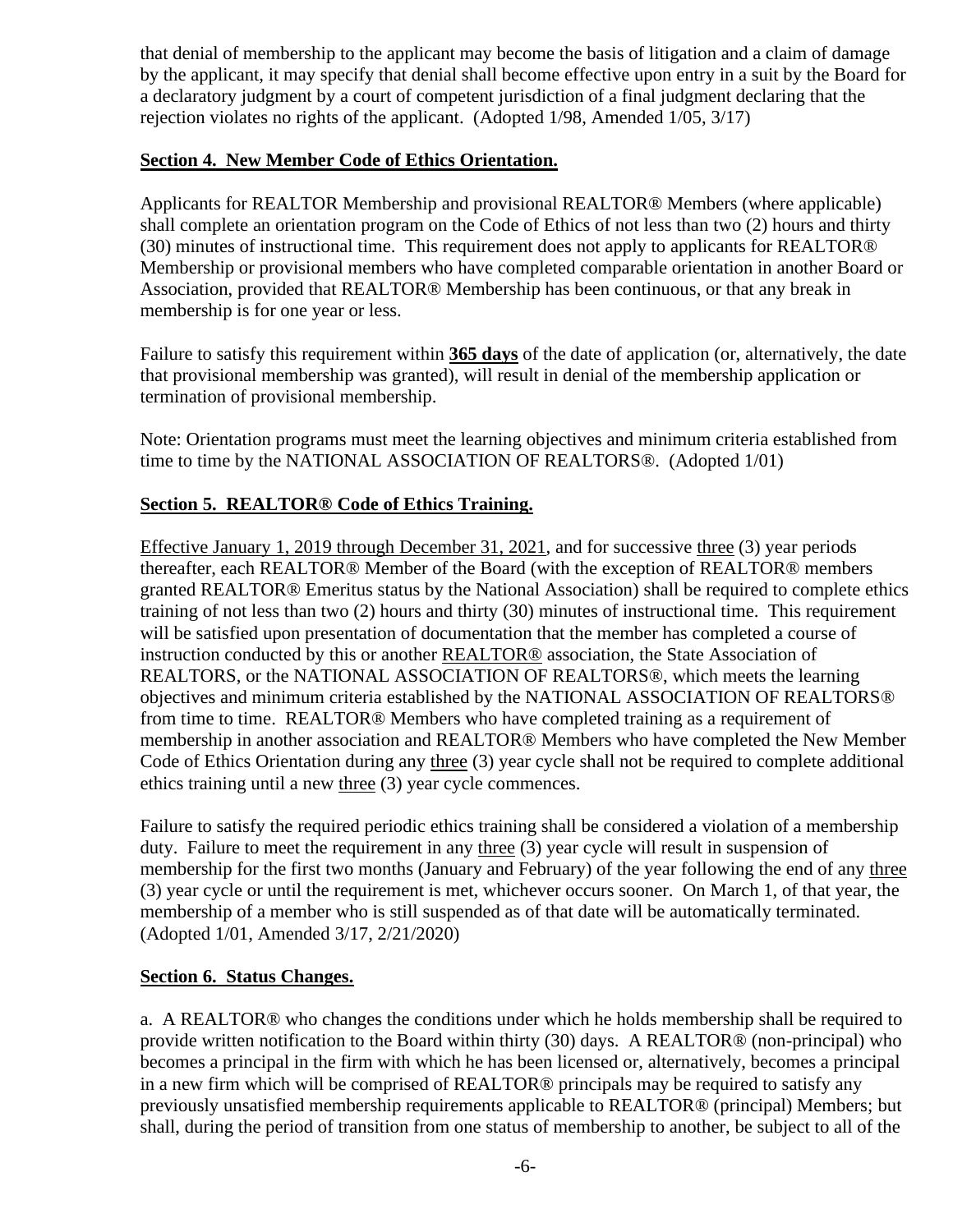privileges and obligations of a REALTOR® (principal). If the REALTOR® (non-principal) does not satisfy the requirements established in these Bylaws for the category of membership to which they have transferred within thirty (30) days of the date they advised the Board of their change in status, their new membership application will terminate automatically unless otherwise so directed by the Board of Directors. (See Article X, Section 2 a-h)

A REALTOR® who is transferring their license from one firm comprised of REALTOR® principals to another firm comprised of REALTOR® principals shall be subject to all of the privileges and obligations of membership during the period of transition. If the transfer is not completed within thirty (30) days of the date the Board is advised of the disaffiliation with the current firm, membership will terminate automatically unless otherwise so directed by the Board of Directors. *(Rev. 4/06)*

Note: The Board of Directors, at its discretion, may waive any qualification which the applicant has already fulfilled in accordance with the Board's Bylaws.

# **Article VI - Privileges and Obligations**

**Section 1.** It shall be the duty and responsibility of every REALTOR® member of this Board to safeguard and promote the standards, interests, and welfare of the Board, and or association, and the real estate profession, and to protect against conduct that may cause a lack of public confidence in the real estate profession or in REALTORS®. REALTOR® members also must abide by the governing documents and policies of the Board, the State Association, and the NATIONAL ASSOCIATION OF REALTORS®, as well as the Code of Ethics of the NATIONAL ASSOCIATION OF REALTORS® including the duty to arbitrate controversies arising out of real estate transactions as specified by Article 17 of the Code of Ethics, and in accordance with the procedures set forth in the Code of Ethics and Arbitration manual. (Rev.3-22)

**Section 2.** Any Member of the Board may be reprimanded, fined, placed on probation, suspended, or expelled by the Board of Directors for a violation of these Bylaws and Board Rules and Regulations inconsistent with these Bylaws, after a hearing as provided in the Code of Ethics and Arbitration Manual of the Board. Although Members other than REALTORS are not subject to the Code of Ethics nor its enforcement by the Board, such Members are encouraged to abide by the principles established in the Code of Ethics of the NATIONAL ASSOCIATION OF REALTORS® and conduct their business and professional practices accordingly. Further, Members other than REALTORS® may, upon recommendation of the Executive Officer, or upon recommendation by a hearing panel of the Professional Standards Committee, be subject to discipline as described above, for any conduct, which in the opinion of the Board of Directors, applied on a nondiscriminatory basis, reflects adversely on the terms REALTOR® or REALTORS®, and the real estate industry, or for conduct that is inconsistent with or adverse to the objectives and purposes of the Local Board, the State Association, and the NATIONAL ASSOCIATION OF REALTORS®.

**Section 3.** Every REALTOR member shall maintain a high level of integrity and adhere to the Board's membership criteria. Any violent act or threat of violence to person or property, hateful conduct, or acts of moral turpitude impacting the public shall not be tolerated and may be cause for disciplinary action, up to and including termination of membership. (Rev.3-22)

**Section 4.** Resignations of Members shall become effective when received in writing by the Board of Directors; provided however, that if any Member submitting the resignation is indebted to the Board for dues, fees, fines or other assessments of the Board or any of its services, departments, divisions, or subsidiaries, the Board may condition the right of the resigning Member to reapply for membership upon payment in full of all such monies owed.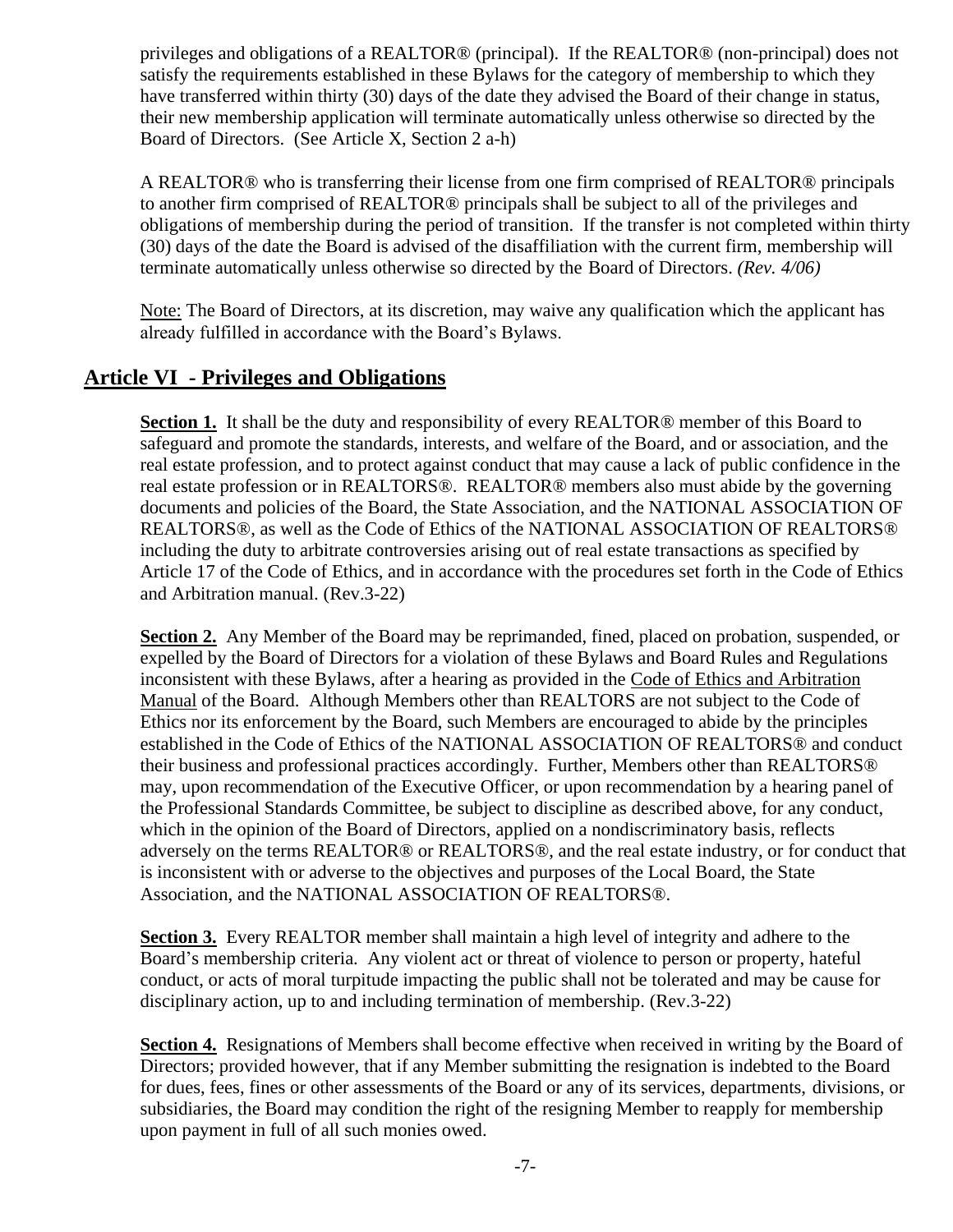**Section 5.** If a Member resigned from the Board or otherwise causes membership to terminate with an ethics complaint pending, the complaint shall be processed until the decision of the Board with respect to disposition of the complaint is final by this Board (if respondent does not hold membership in any other association) or by any other association in which the respondent continues to hold membership. If an ethic respondent resigns or otherwise causes membership in all Boards to terminate before an ethics complaint is filed alleging unethical conduct occurred while the respondent was a REALTOR®, the complaint, once filed, shall be processed until the decision of the Board with respect to disposition of the complaint is final. In any instance where an ethics hearing is held subsequent to an ethics respondent's resignation or membership termination, any discipline ratified by the Board of Directors shall be held in abeyance until such time as the respondent rejoins an association of REALTORS®. (Amended 3/17)

**Section 6. REALTOR® Members.** REALTOR® Members, whether Primary or Secondary, in good standing whose financial obligations to the Board are paid in full shall be entitled to vote and to hold elective office in the Board; may use the terms REALTOR® and REALTORS®, which use shall be subject to the provisions of Article VIII; and have the primary responsibility to safeguard and promote the standards, interests, and welfare of the Board and the real estate profession.

a. If a REALTOR® Member is a sole proprietor in a firm, a partner in a partnership or an officer in a corporation, and is suspended or expelled, the firm, partnership or corporation shall not use the terms REALTOR® or REALTORS® in connection with its business during the period of suspension, or until readmission to REALTOR® Membership, or unless connection with the firm, partnership or corporation is severed, or management control is relinquished, whichever may apply. The membership of all other principals, partners, or corporate officers shall suspend or terminate during the period of suspension of the disciplined Member, or until readmission of the disciplined Member or unless connection of the disciplined Member with the firm, partnership, or corporation is severed, or unless the REALTOR® who is suspended or expelled removes himself from any form or degree of management control of the firm for the term of the suspension or until readmission to membership, whichever may apply. Removal of an individual from any form or degree of management control must be certified to the Board by the Member who is being suspended or expelled and by the individual who is assuming management control, and the signatures of such certification *must be notarized*. In the event the suspended or expelled Member is so certified to have relinquished all form or degree of management control of the firm, the membership of other partners, corporate officers, or other individuals affiliated with the firm shall not be affected, and the firm, partnership or corporation may continue to use the terms REALTOR® and REALTORS® in connection with its business during the period of suspension or until the former Member is admitted to membership in the Board. The foregoing is not intended to preclude a suspended or expelled Member from functioning as an employee or independent contractor, providing no management control is exercised. Further, the membership of REALTORS® other than principals who are employed or affiliated as independent contractors with the disciplined Member shall suspend or terminate during the period of suspension of the disciplined Member or until readmission of the disciplined Member, or unless connection of the disciplined Member with the firm, partnership, or corporation is severed, or management control is relinquished, or unless the REALTOR® Member (non-principal) elects to sever his connection with the REALTOR® and affiliate with another REALTOR® Member in good standing in the Board, whichever may apply.

If a REALTOR Member other than a sole proprietor in a firm, partner in a partnership, or an officer of a corporation is suspended or expelled, the use of the terms REALTOR® or REALTORS® by the firm, partnership or corporation shall not be affected.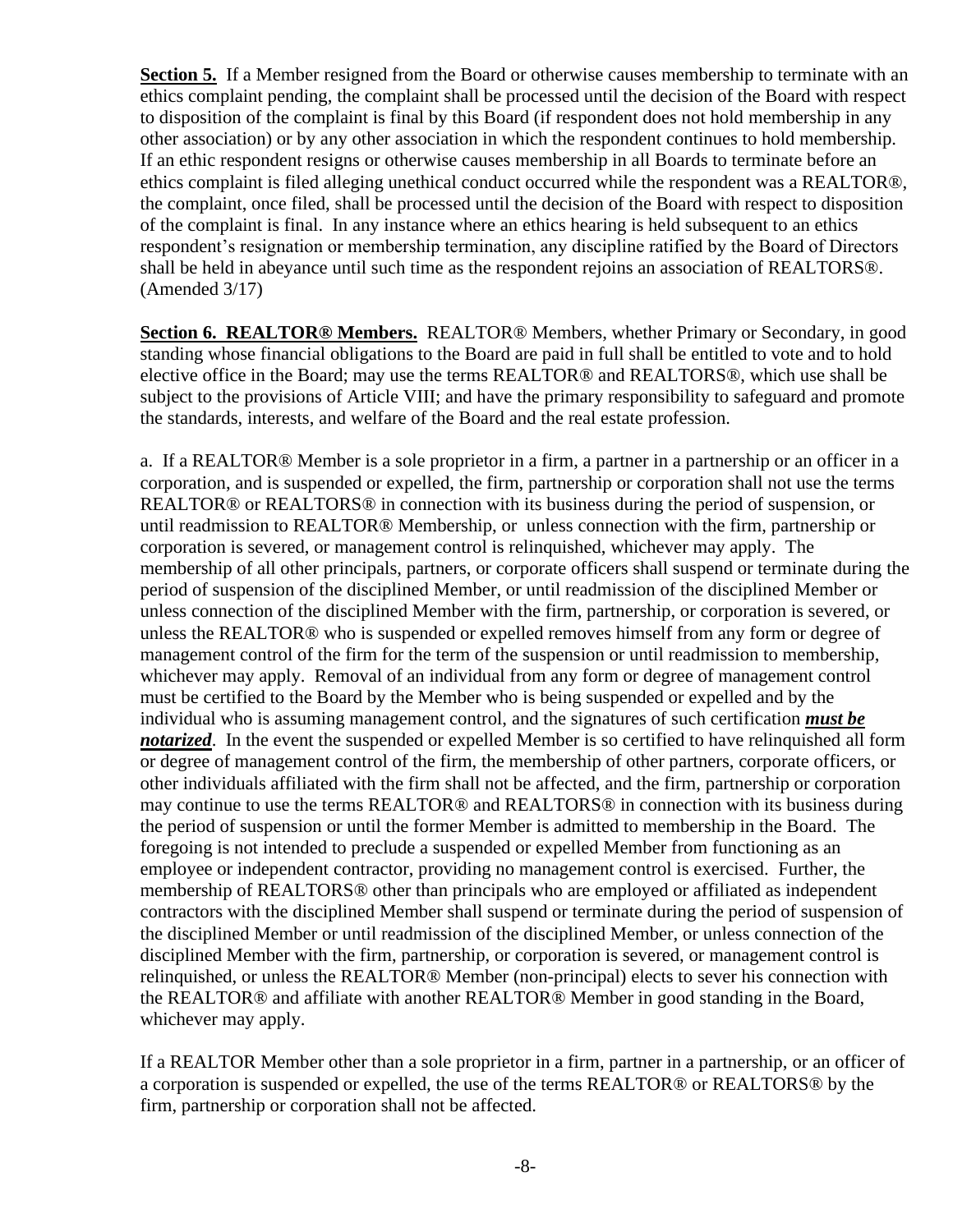b. In any action taken against a REALTOR® Member for suspension or expulsion under Section 6(a) hereof, notice of such action shall be given to all REALTORS<sup>®</sup> employed by or affiliated as independent contractors with such REALTOR® Member and they shall be advised that the provisions in Article VI, Section 6(a) shall apply.

**Section 7. Institute Affiliate Members.** Institute Affiliate Members shall have rights and privileges and be subject to obligations prescribed by the Board of Directors consistent with the Constitution and Bylaws of the NATIONAL ASSOCIATION OF REALTORS®.

NOTE: Local associations establish the rights and privileges to be conferred on Institute Affiliate Members except that no Institute Affiliate Member may be granted the right to use the term REALTOR®, REALTOR®-ASSOCIATE, or the REALTOR® logo; to serve as President of the local association; or to be a participant in the local association's Multiple Listing Service.

**Section 8. Affiliate Members.** Affiliate members shall have rights and privileges and be subject to obligations prescribed by the Board of Directors.

**Section 9. Public Service Members.** Public Service members shall have rights and privileges and be subject to obligations prescribed by the Board of Directors.

**Section 10. Honorary Members.** Honorary Membership shall confer only the right to attend meetings and participate in discussions.

**Section 11. Student Members.** Student members shall have rights and privileges and be subject to obligations prescribed by the Board of Directors.

**Section 12. Certification by REALTOR®.** "Designated" REALTOR® Members of the Board shall certify to the Board during the month of January on a form provided by the Board, a complete listing of all individuals licensed or certified in the REALTOR®'s office(s) and shall designate a Primary Board for each individual who holds membership. Designated REALTORS® shall also identify any non-member licensees in the REALTOR®'s office(s) and if Designated REALTOR® dues have been paid to another Board based on said non-member licensees, the Designated REALTOR® shall identify the Board to which dues have been remitted. These declarations shall be used for purposes of calculating dues under Article X, Section 2(a) of the Bylaws. "Designated" REALTOR® Members shall notify the Board of any additional individual(s) licensed or certified with the firm(s) within thirty (30) days of the date of affiliation or severance of the individual.

**Section 13. Harassment.** Any member of the association may be reprimanded, placed on probation, suspended or expelled for harassment of an association or MLS employee or Association Officer or Director after an investigation in accordance with the procedures of the Association. As used in this Section, harassment means any verbal or physical conduct including threatening or obscene language, unwelcome sexual advances, stalking, actions including strikes, shoves, kicks, or other similar physical contact, or threats to do the same, or any other conduct with the purpose or effect of unreasonably interfering with an individual's work performance by creating a hostile, intimidating or offensive work environment. The decision of the appropriate disciplinary action to be taken shall be made by the investigatory team comprised of the President, and Vice President and one member of the Board of Directors selected to be the highest ranking officer not named in the complaint, upon consultation with legal counsel for the association. Disciplinary action may include any sanction authorized in the association's Code of Ethics and Arbitration Manual. If the complaint names the President, Vice President, they may not participate in the proceedings and shall be replaced by the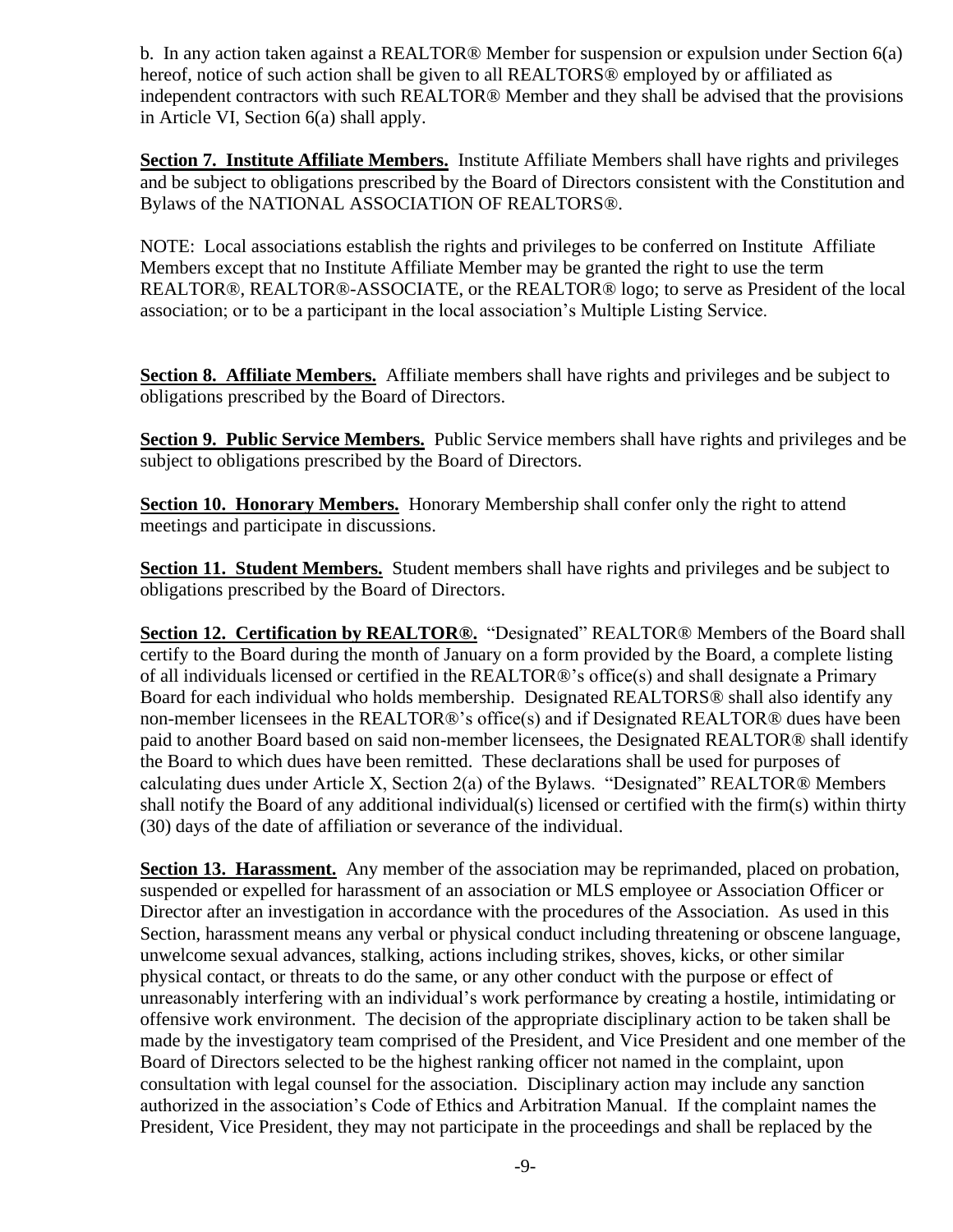immediate Past President or, alternatively, by another member of the Board of Directors selected by the highest ranking officer not named in the complaint."

Note: Suggested procedures for processing complaints of harassment are available on-line through *[http://www.REALTOR.org,](http://www.realtor.org/)* or from the Member Policy Department. (*Amended 5/08, Rev. 2/09)*

### **Article VII - Professional Standards and Arbitration**

Section 1. The responsibility of the Board and of Board Members relating to the enforcement of the Code of Ethics, the disciplining of Members, and the arbitration of disputes, and the organization and procedures incident thereto shall be governed by the Code of Ethics and Arbitration Manual of the NATIONAL ASSOCIATION OF REALTORS®, as amended from time to time, which is by this reference incorporated into these Bylaws, provided however, that any provision deemed inconsistent with state law shall be deleted or amended to comply with state law.

**Section 2.** It shall be the duty and responsibility of every REALTOR® Member of this Board to abide by the Constitution and Bylaws and the Rules and Regulations of the Board, the Constitution and Bylaws of the State Association, the Constitution and Bylaws of the NATIONAL ASSOCIATION OF REALTORS®, and to abide by the Code of Ethics of the NATIONAL ASSOCIATION OF REALTORS®, including the duty to arbitrate controversies arising out of real estate transactions as specified by Article 17 of the Code of Ethics, and as further defined and in accordance with the procedures set forth in the Code of Ethics and Arbitration Manual of this Board as from time to time amended.

**Section 3.** The responsibility of the Board and Board members relating to the enforcement of the Code of Ethics, the disciplining of members, the arbitration of disputes, and the organization and procedures incident thereto, shall be consistent with the cooperative professional standards enforcement agreement entered into by the Board, which by this reference is made a part of these Bylaws. *(Rev. 4/06)*

**Section 4.** The Board of Directors is hereby authorized to establish with one or more other REALTOR associations a cooperative agreement such as may be necessary to fulfill this association's responsibilities as a Member Board of the NATIONAL ASSOCIATION OF REALTORS® for enforcement of the Code of Ethics and the provision of arbitration and mediation services to members. Further, the Board of Directors shall ensure that appropriate procedural policy is approved and competent administrative support is provided to fully implement and sustain such joint arrangement.

# **Article VIII - Use of the Terms REALTOR® and REALTORS®**

**Section 1.** Use of the terms REALTOR® and REALTORS® by Members shall, at all times, be subject to the provisions of the Constitution and Bylaws of the NATIONAL ASSOCIATION OF REALTORS® and to the Rules and Regulations prescribed by its Board of Directors. The Board shall have the authority to control, jointly and in full cooperation with the NATIONAL ASSOCIATION OF REALTORS®, use of the terms within its jurisdiction. Any misuse of the terms by members is a violation of a membership duty and may subject members to disciplinary action by the Board of Directors after a hearing as provided for in the association's Code of Ethics and Arbitration Manual. (*Amended 6/06*, *Rev. 2/09*)

**Section 2.** REALTOR® Members of the Board shall have the privileges of using the terms REALTOR® and REALTORS® in connection with their places of business within the state or a state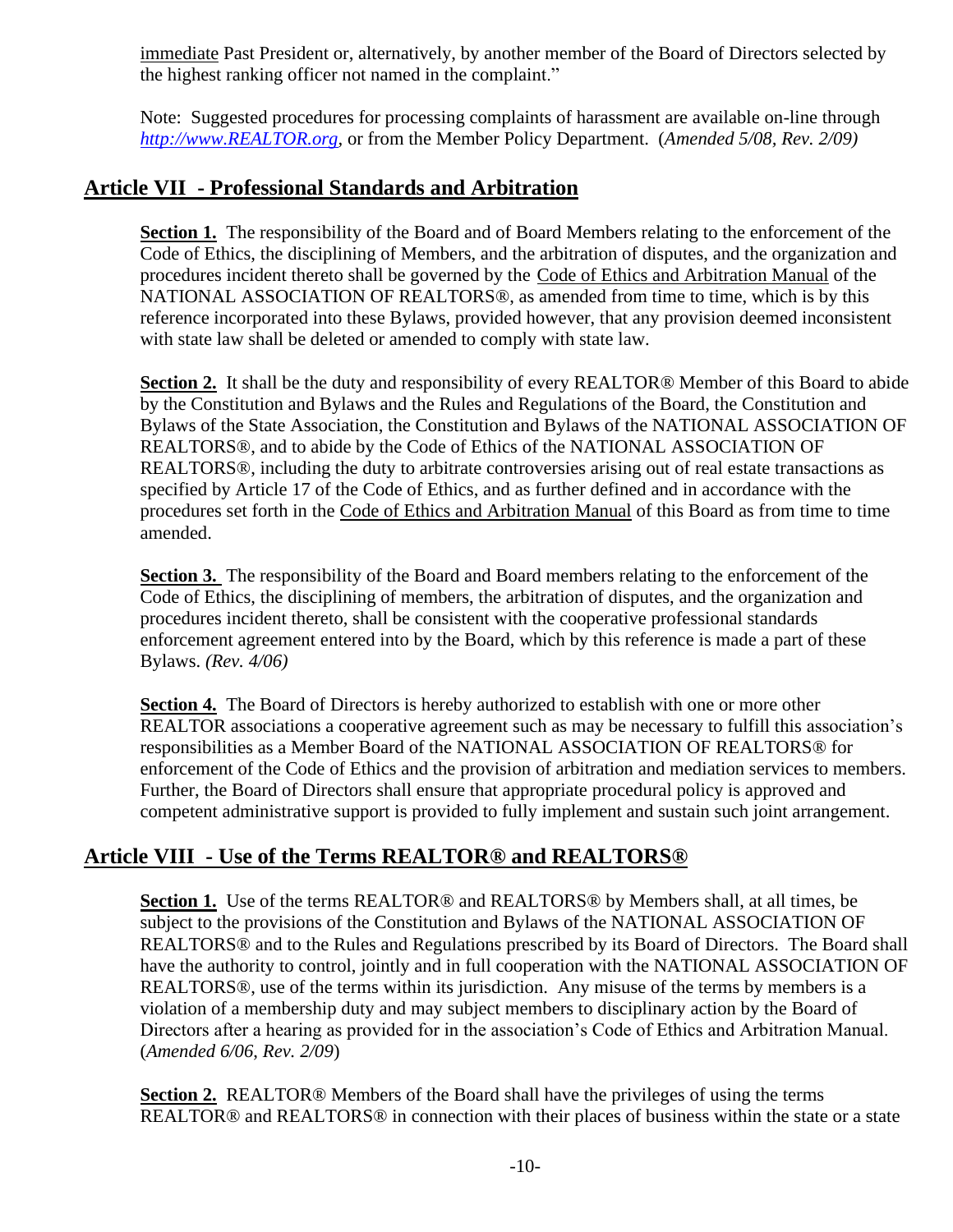contiguous thereto so long as they remain REALTOR® Members in good standing. No other class of Members shall have this privilege.

**Section 3.** A REALTOR<sup>®</sup> Member who is a principal of a real estate firm, partnership, or corporation may use the terms REALTOR® and REALTORS® only if all the principals of such firm, partnership, or corporation who are actively engaged in the real estate profession within the state or a state contiguous thereto are REALTOR® Members of the Board or Institute Affiliate Members as described in Section 1(b) of Article IV.

a. In the case of a REALTOR® Member who is a principal of a real estate firm, partnership, or corporation whose business activity is substantially all commercial, the right to use the term REALTOR® or REALTORS® shall be limited to office locations in which a principal, partner, corporate officer, or branch office manager of the firm, partnership, or corporation operates additional places of business in which no principal, partner, corporate officer, or branch office manager holds REALTOR® Membership, the term REALTOR® or REALTORS® may not be used in any reference to those additional places of business. (Amended 1/01)

**Section 4.** Institute Affiliate Members shall not use the terms REALTOR® or REALTORS®, nor the imprint of the emblem seal of the NATIONAL ASSOCIATION OF REALTORS®.

# **Article IX - State and National Memberships**

**Section 1.** The Board shall be a Member of the NATIONAL ASSOCIATION OF REALTORS® and the OHIO ASSOCIATION OF REALTORS®. By reason of the Board's Membership, each REALTOR® Member of the Member Board shall be entitled to membership in the NATIONAL ASSOCIATION OF REALTORS® and the OHIO ASSOCIATION OF REALTORS® without further payment of dues. The Board shall continue as a Member of the State and National Associations, unless by a majority vote of all of its REALTOR® Members, decision is made to withdraw, in which case the State and National Associations shall be notified at least one month in advance of the date designated for the termination of such membership.

**Section 2.** The Board recognizes the exclusive property rights of the NATIONAL ASSOCIATION OF REALTORS® in the terms REALTOR® and REALTORS®. The Board shall discontinue use of the terms in any form in its name, upon ceasing to be a Member of the NATIONAL ASSOCIATION, or upon a determination by the Board of Directors of the NATIONAL ASSOCIATION that it has violated the conditions imposed upon the terms.

**Section 3.** The Board adopts the Code of Ethics of the NATIONAL ASSOCIATION OF REALTORS® and agrees to enforce the Code among its REALTOR® Members. The Board and all of its Members agree to abide by the Constitution, Bylaws, Rules and Regulations, and policies of the NATIONAL ASSOCIATION and the OHIO ASSOCIATION OF REALTORS®.

### **Article X - Dues and Assessments**

**Section 1. Application Fee.** The Board of Directors may adopt an application fee for REALTOR<sup>®</sup> Membership in reasonable amount, not exceeding three times the amount of the annual dues for REALTOR® Membership, which shall be required to accompany each application for REALTOR® Membership and which shall become the property of the Board upon final approval of the application. The application fees set forth (a) through (e) of this Section are the current application fees and are merely included by way of information and it shall not require an amendment of these Bylaws to modify the application fees.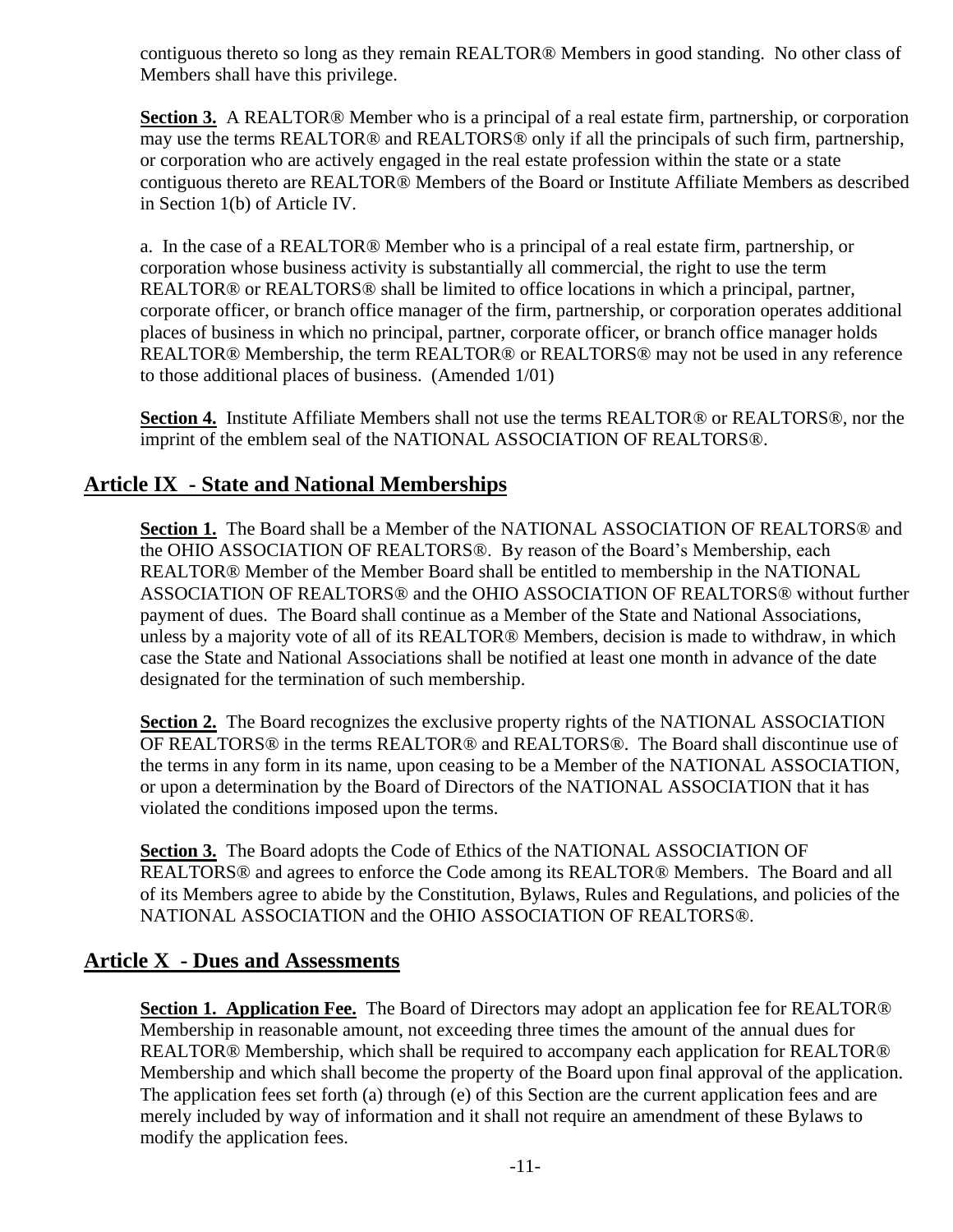a. Application fee to the Board for **newly licensed** real estate agents and REALTORS® whom are **not** currently members of another Board or Association of REALTORS® in Ohio shall be \$150.00, \$50.00 to be refunded upon completion of orientation within specified time frame (90 days). (See Article V, Section 2 a-b)(Amended 11/03)(*Rev. 4/06,)*

b. Licensed Realtors who **are** currently members of another Board or Association of REALTORS® of Ohio are **not** required to pay an application fee. (Amended 11/03)*(Rev. 4/06)*

c. A person whose membership has lapsed for less than one (1) year shall pay only the dues required at the time of application and shall not pay a new application fee.

d. A person whose membership has lapsed for more than one (1) year, but less than two (2) years shall pay one-half of the regular application fee (per (a) and (b) this Section) in effect at the time of application and the dues for the balance of the year in which membership occurs.

e. A person whose membership has lapsed for more than two years must pay the full application fee (per (a) and (b) this Section) and applicable dues at time of application, including the \$50.00 to be refunded upon completion of orientation, as per Article V, Section 2, Note 1.

**Section 2. Dues.** The annual dues of Members shall be as follows:

a. **REALTOR® Members.** The annual dues of REALTOR® Members, other than the designated REALTOR® shall be as established annually by the Board of Directors.. In calculating the dues payable to the Board by a Designated REALTOR® Member, non-member licensees as defined in (1) and (2) of this paragraph shall not be included in the computation of dues if the Designated REALTOR® has paid dues based on said non-member licensees in another Board in the state or a state contiguous thereto, provided the Designated REALTOR® notifies the Board in writing of the identity of the Board to which dues have been remitted. In the case of a Designated REALTOR® Member in a firm, partnership, or corporation whose business actively is substantially all commercial, any assessments for non-member licensees shall be limited to licensees affiliated with the Designated REALTOR® (as defined in (1) and (2) of this paragraph) in the office where the Designated REALTOR® holds membership, and any other offices of the firm located within the jurisdiction of this board. (Amended 1/01)*(Rev. 4/06, Rev. 1/09, Rev. 1/12, Rev. 1/17 Rev.3-22)*

1. For the purpose of this Section, a REALTOR® Member of a Member Board shall be held to be any Member who has a place or places of business within the state or a state contiguous thereto and who, as a principal, partner, corporate officer, or branch officer manager of a real estate firm, partnership, or corporation, is actively engaged in the real estate profession as defined in Article III, Section 1, of the Constitution of the NATIONAL ASSOCIATION OF REALTORS®. An individual shall be deemed to be licensed with a REALTOR® if the license of the individual is held by the REALTOR®, or by a broker who is licensed with the REALTOR®, or by any entity in which the REALTOR® has direct or indirect ownership interest and which is engaged in other aspects of the real estate business (except as provided for in Section 2 (a) (1) hereof) provided that such licensee is not otherwise included in the computation of dues payable by the principal, partner, or corporate officer of the entity.

A REALTOR® with a direct or indirect ownership interest in an entity engaged exclusively in soliciting and/or referring clients and customers to the REALTOR® for consideration on a substantially exclusive basis shall annually file with the association on a form approved by the association a list of the licensees affiliated with the entity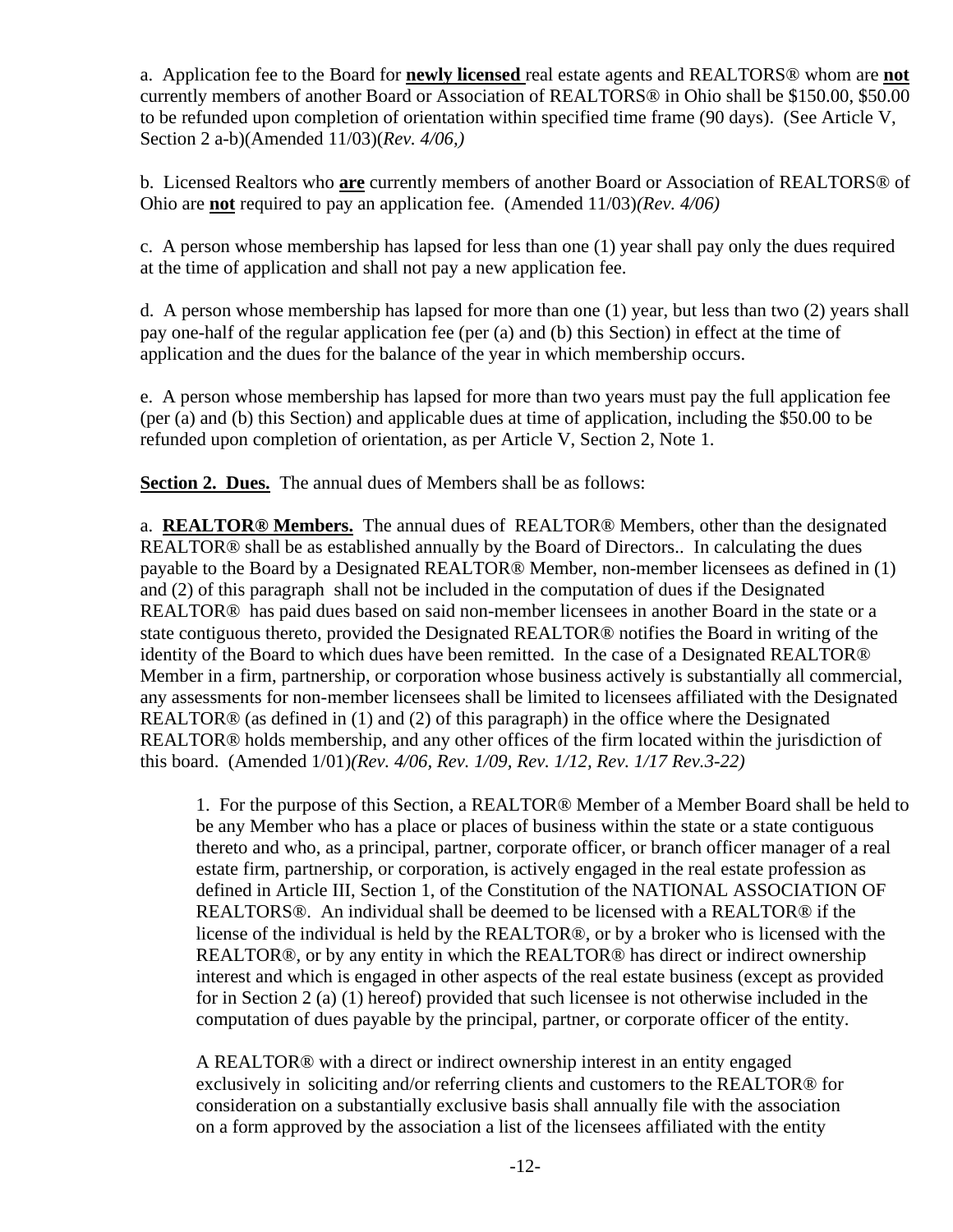who are solely engaged in referring clients and customers and are not engaged in listing, selling, leasing, managing, counseling or appraising real property. The individuals disclosed on such form shall not be deemed to be licensed with the REALTOR® filing the form for purposes of this Section and shall not be included in calculating the annual dues of the Designated REALTOR®.

Membership dues shall be prorated for any licensee included on a certification form submitted to the association who during the same calendar year applies for REALTOR® or REALTOR®-ASSOCIATE membership in the association. However, membership dues shall not be prorated if the licensee held REALTOR® or REALTOR®-ASSOCIATE membership during the preceding calendar year.

b. The annual dues of REALTOR® Members, holding **Primary Membership**, other than the Designated REALTOR® shall be \$580.00 (includes State, National & Local dues). The annual dues of REALTOR® members, holding **Secondary Membership**, other than the Designated REALTOR® shall be \$175.00 (Local dues only). *(Rev. 4/06, Rev. 1/09, Rev. 1/12, Rev. 1/17, Rev 3/22))*

c. Institute Affiliate Members. The annual dues of each Institute Affiliate Member shall be as established in Article II of the Bylaws of the NATIONAL ASSOCIATION OF REALTORS®.

NOTE: The Institutes, Societies and Councils of the National Association shall be responsible for collecting and remitting dues to the National Association for Institute Affiliate Members (\$105.00). The National Association shall credit \$35.00 to the amount of local association for each Institute Affiliate Member whose office address is within the assigned territorial jurisdiction of that association, provided, however, if the office location is also within the territorial jurisdiction of a Commercial Overlay Board (COB), the \$35.00 amount will be credited to the COB, unless the Institute Affiliate Member directs that the dues be distributed to the other board. The National Association shall also credit \$35.00 to the account of state associations for each Institute Affiliate Member whose office address is located within the territorial jurisdiction of the state association. Local and state associations may not establish any additional entrance, initiation fees or dues for Institute Affiliate Members, but may provide service packages to which Institute Affiliate Members may voluntarily subscribe. (amended 11/2013)

- d. Affiliate Members. The annual dues of each Affiliate Member shall be \$l50.00. (pro-rated qtrly.)
- e. Public Service Members. The annual dues of each Public Service Member shall be \$100.00.
- f. Honorary Members. No dues payable.
- g. Student Members. Dues payable, if any, shall be at the discretion of the Board of Directors.

h. Transfers. Any member who transfers his/her license from one firm whose principal is a member of the Board, to another firm whose principal is also a member of the Board, shall pay a transfer fee of \$30.00 to cover the cost of processing the transfer and revising the Board records and files. "Status" Change Forms" must be completed and returned to the Board Executive Officer within thirty (30) days by both the offices involved in the transfer! *(rev. 4/06)*

**Section 3. Dues Payable.** Dues for all Members shall be payable annually in advance on the 31st day of December of the preceding year. Local dues for new members shall be computed from the first day of the quarter in which a licensee applies for membership, State and National dues for new members shall be computed from the first day of the month in which a licensee applies and shall be prorated for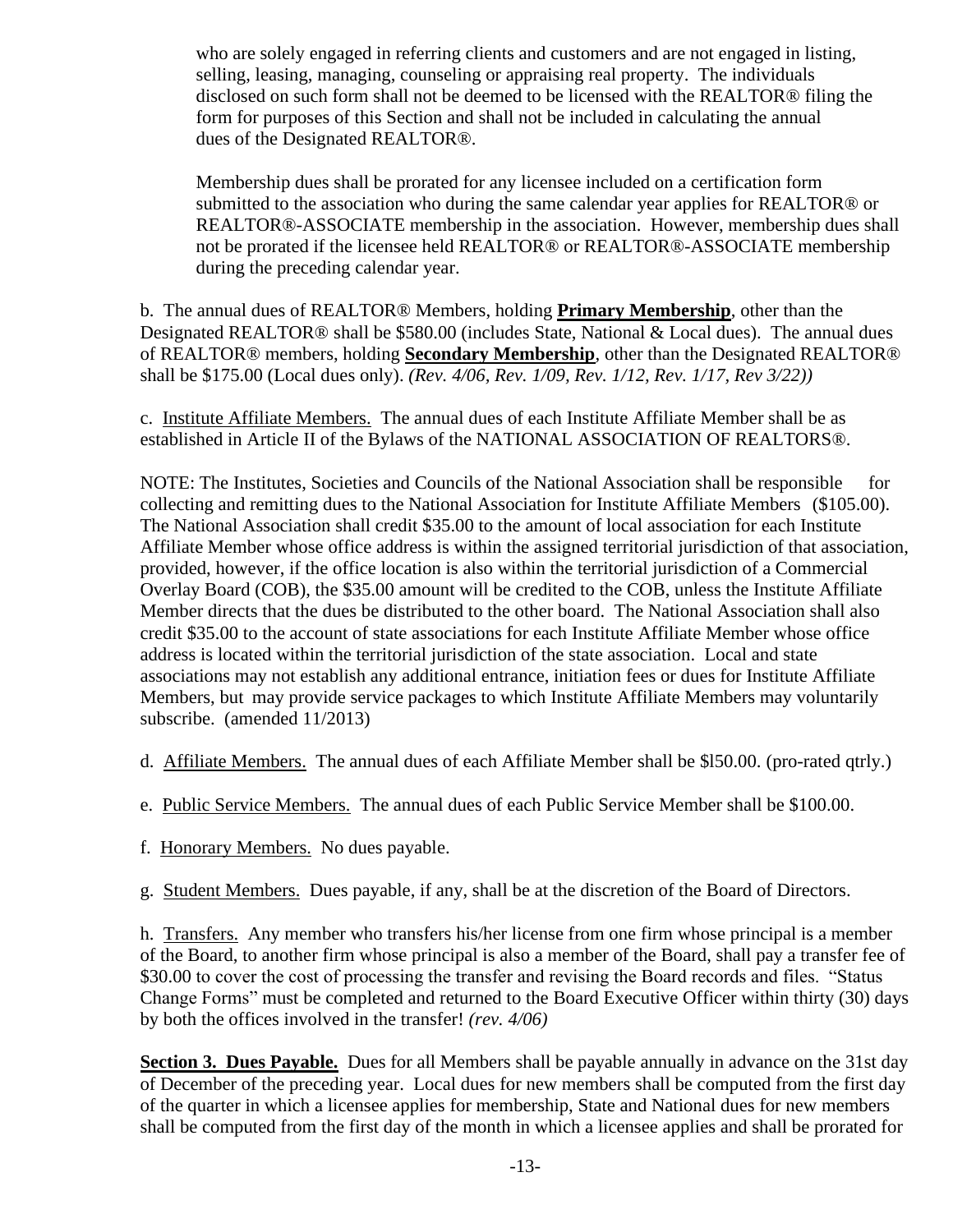the remainder of the *calendar* year. In the event that any member is entitled, for whatever reason, to pay a reduced fee or no fee or a member has already paid his dues to either the State or NATIONAL ASSOCIATION, such member shall receive a like reduction in his applicable dues collected by the Board. Dues shall automatically increase when either applicable State or National dues are increased. Local dues shall only be increased by vote of the membership at a membership meeting. Written notice of such meeting shall be given at least thirty (30) days in advance and such notice shall state the amount of dues increase being sought. (Rev. 4/06)

a. In the event a sales licensee or licensed or certified appraiser who holds REALTOR® membership is dropped for nonpayment of Board dues, and the individual remains with the Designated REALTOR®'s firm, the dues obligation of the "Designated" REALTOR® (as set forth in Article X, Section 2., a) will be increased to reflect the addition of a non-member licensee. Dues shall be calculated from the first day of the current fiscal year and are payable within thirty (30) days of the notice of termination.

**Section 4. Nonpayment of Financial Obligations.** If dues, fees, fines, or other assessments including amounts owed to the Board or the Board's Multiple Listing Service are not paid within one (1) month after the due date, the nonpaying Member is subject to suspension or may be terminated at the discretion of the Board of Directors (in writing). Two (2) months after the due date, membership of the nonpaying Member shall automatically terminate unless within that time the amount due is paid. However, no action shall be taken to suspend or expel a Member for nonpayment of disputed amounts until the accuracy of the amount owed has been confirmed by the Board of Directors. A former Member who has had his membership terminated for nonpayment of dues, fees, fines, or other assessments duly levied in accordance with the provisions of these Bylaws or the provisions of other Rules and Regulations of the Board or any of its services, departments, divisions or subsidiaries may apply for reinstatement in a manner prescribed for new applicants for membership, after making payment in full of all accounts due as of the date of termination.

a. A late payment of the annual Board dues local portion (\$175.00) shall be assessed a 50% penalty fine (\$87.50), due prior to acceptance of said annual dues. *(Rev. 4/06, Rev. 1/09)*

b. Non-sufficient fund checks shall be accessed amount owed plus any additional charges by the Board's bank within fifteen (15) days.

**Section 5. Deposit.** All monies received by the Board for any purpose shall be deposited to the credit of the Board in a financial institution or institutions selected by the Board of Directors.

**Section 6. Expenditures.** The Board of Directors shall administer the finances of the Board; but shall not borrow money without first holding a membership meeting by a majority vote of the Members present and qualified to vote at any meeting at which a quorum is present to authorize such borrowing. Written notice of such meeting shall be given at least thirty (30) days in advance and such notice shall state that membership will be asked to authorize the borrowing of money and disclose the terms of the proposed loan. For the purpose of consenting to such borrowing, any Member may, in writing, execute a written consent or a proxy to another member to vote on his/her behalf. (Rev. 11/2018)

**Section 7.** The dues of REALTOR<sup>®</sup> Members who are REALTOR<sup>®</sup> Emeriti (as recognized by the NATIONAL ASSOCIATION), past Presidents of the NATIONAL ASSOCIATION or recipients of the Distinguished Service Award shall be determined by the Board of Directors.

NOTE: A Member Board's dues obligation to the NATIONAL ASSOCIATION is reduced by an amount equal to the amount which the Board is assessed for a REALTOR® Member, times the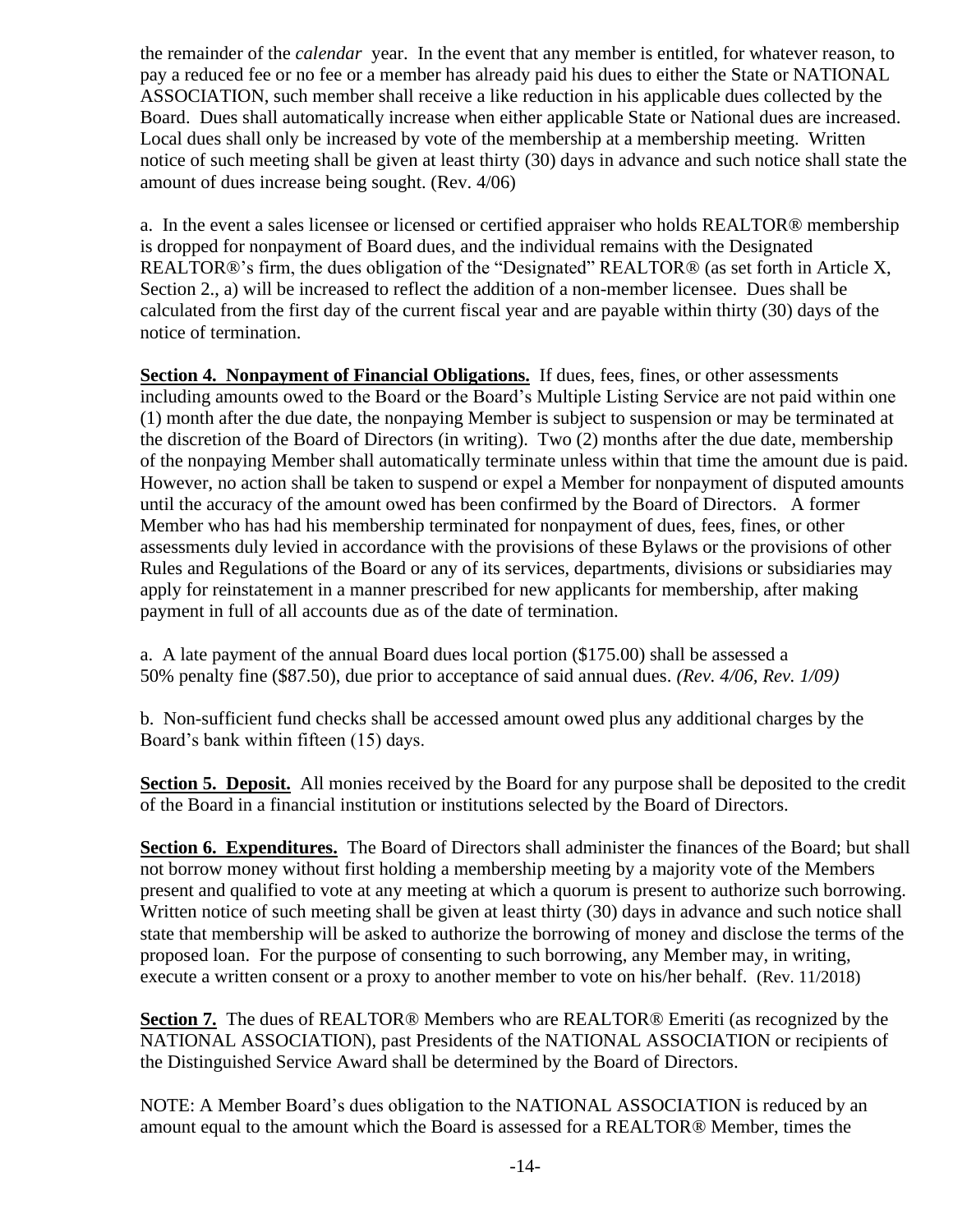number of REALTOR® Emeriti (as recognized by the NATIONAL ASSOCIATION), past Presidents of the NATIONAL ASSOCIATION, and recipients of the Distinguished Service Award of the NATIONAL ASSOCIATION who are REALTOR® Members of the Board. The dues obligation of such individuals to the Local Boards should be reduced to reflect the reduction in the Board's dues obligation to the NATIONAL ASSOCIATION. The Board may, at its option, choose to have no dues requirement for such individuals except as may be required to meet the Board's obligation to the State Association with respect to such individuals. Member Boards should determine whether the dues payable by the Board to the State Association are reduced with respect to such individuals. It should be noted that this does not affect a "Designated" REALTOR®'s dues obligation to the Board with respect to those licensees employed by or affiliated with the "Designated" REALTOR® who are not Members of the Local Board. (amended 11/2013)

# **Article XI - Officers and Directors.**

**Section 1. Officers.** The Board of Directors to consist of a President, Vice President, Secretary, Treasurer, three (3) Board Directors, the number of State Directors to which this Board is at any time entitled, Alternate State Director and an Affiliate Representative (no vote). With automatic succession by the Vice President to President, President to Alternate State Director and two (2) year State Director to one (1) year State Director. All non-automatic succession officers shall be elected, one State Director shall be elected to a two (2) year term at the Board's annual membership meeting in November each year. All officers are to be installed at the December membership meeting and shall take office on January 1, of the following year. (amended 10/2015)

NOTE: If an officer is not sworn in at the December meeting, they are to be sworn in at the following Board of Directors meeting; and if they choose, may again be sworn in at the following Membership meeting.

#### **Section 2. Duties of Officers.**

a. The duties of the officers shall be such as their titles, by general usage, would indicate and such as may be assigned to them by the Board of Directors.

b. The President shall preside at all meetings of the Board of Directors and the membership meetings and shall be one of the voting members on matters involving the NATIONAL ASSOCIATION OF REALTORS® and the OHIO ASSOCIATION OF REALTORS®.

c. The Vice President shall perform the duties of the President in his/her absence except those as a voting member on matters concerning the NATIONAL ASSOCIATION OF REALTORS® and the OHIO ASSOCIATION OF REALTORS® which shall be performed by the Alternate State Director, if available. (amended 10/2015)

d. It shall be the particular duty of the Executive Officer to keep the records of the Board and to carry on all necessary correspondence with the NATIONAL ASSOCIATION OF REALTORS® and the OHIO ASSOCIATION OF REALTORS®.

e. The Treasurer shall supervise the maintenance of financial records of the Board and provide monthly accountings to the Board and Membership, as requested.

f. The Secretary to take the minutes of the Board of Directors Meetings and Membership Meetings and to provide monthly reports to the Board and Membership. All reports to be turned into the Executive Officer prior to the next Director's meeting.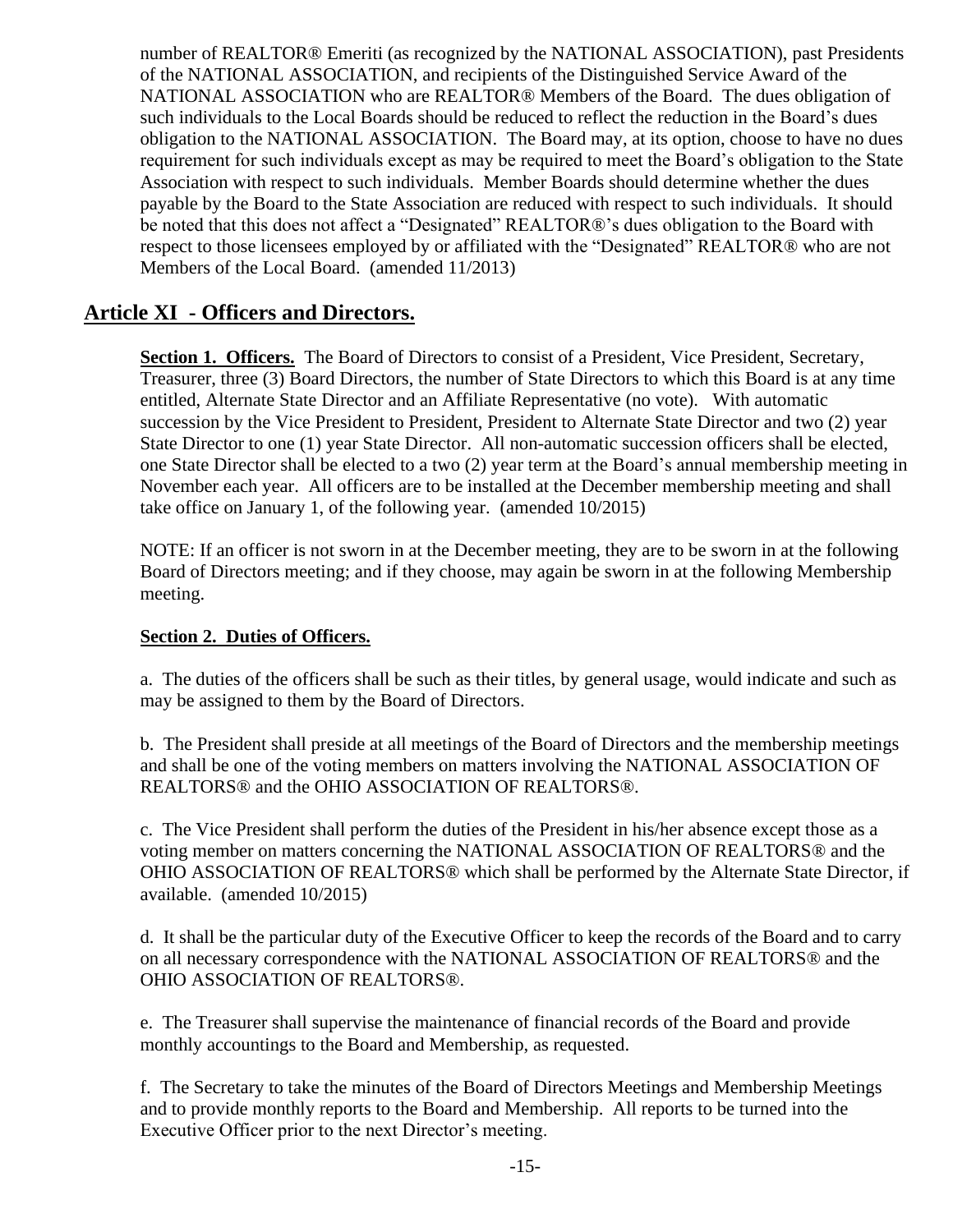#### **Section 3. Board of Directors.**

a. The affairs of the Board shall be administered by the Board of Directors which shall consist of the elected officers together with the immediate past President.

b. The Board of Directors may hire such employees, independent contractors, and professional advisors as it deems prudent with such compensation as it deems reasonable. The Board may designate one or more of its officers or Directors to direct, supervise or coordinate the efforts of any employees, independent contractors, or professional advisors. In the absence of any such designation, the President shall be responsible for directing, supervising and coordinating such persons or entities.

**Section 4. Election of Officers and Directors.** A Nominating Committee of five (5) REALTOR® Members, which shall include the Vice President, shall be appointed by the President, with approval of the Board of Directors. The Nominating Committee shall follow mandatory rules for procedures in selecting candidates for the positions of Vice President, Secretary, Treasurer, three (3) Board Directors, one (1) State Director to serve a two (2) year term plus an Affiliate Representative (nonvoting member). The Nominating Committee shall select "at least" one candidate for each office to be filled on the Board of Directors. The Nominating Committee shall report nominees for the Board offices at the September Board of Directors meeting. The Nominating Committee or the Board shall mail or e-mail the slate of its nominees to all REALTOR® Members at least fourteen (14) days prior to the October Membership Meeting. Additional nominations may be made from the floor at the October meeting. All nominees must personally notify a member of the Nominating Committee that he or she will accept the office for which they are nominated, if elected. "Should there be more than three (3) candidates nominated for the two (2) positions of Board Director, then the three (3) candidates receiving the most votes shall be elected." (amended 10/2015)

b. REALTOR® Members shall vote by secret ballot for Officers and Directors of the Board.

c. The election shall be conducted by the Nominating Committee at the annual November Membership Meeting, and they shall announce the results. In case of tie or ties, another ballot shall be conducted for such office or offices. If a tie or ties still exist after a second ballot, the tie or ties shall be decided by a drawing lot between those who are tied for office or offices.

**Section 5. Vacancies.** Vacancies among the Officers and the Board of Directors shall be filled by a simple majority vote of the Board of Directors. The vacancy filled shall serve until the next annual election.

Section 6. Removal of Officers or Directors. In the event that an Officer or Director is deemed to be incapable of fulfilling the duties for which elected, but will not resign from office voluntarily, the Officer or Director may be removed from office under the following procedures:

a. A petition requiring the removal of an Officer or Director and signed by not less than one-third of the voting membership or a majority of all Directors shall be filed with the President, or if the President is the subject of the petition, with the next-ranking officer, and shall specifically set forth the reasons the individual is deemed to be disqualified from further service.

b. Upon receipt of the petition, and not less than twenty (20) days or more than forty-five (45) days thereafter, a special meeting of the voting membership of the Board shall be held, and the sole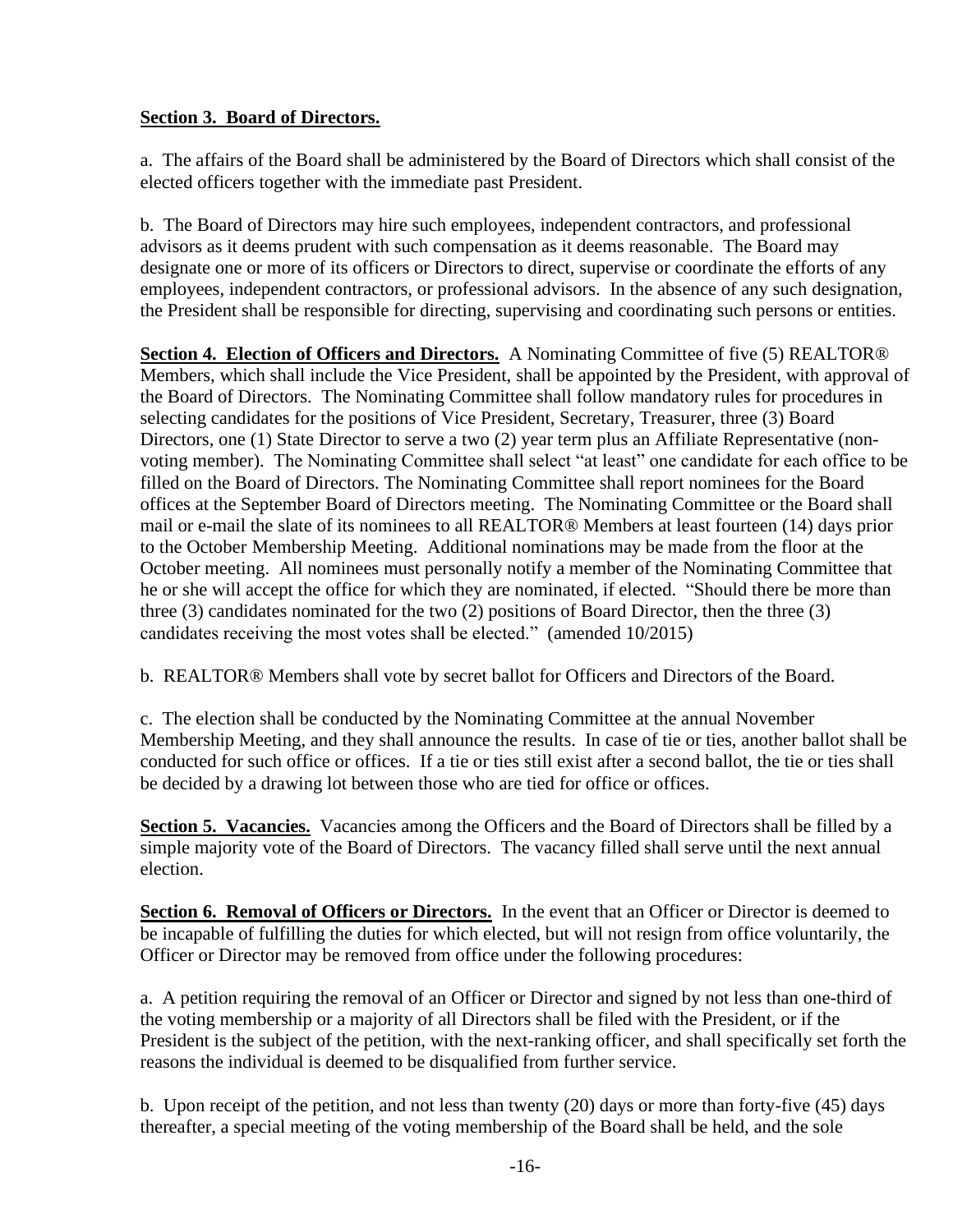business of the meeting shall be to consider the charge against the Officer or Director, and to render a decision on such petition. (See Article XII, Sections 3, 4, 5)

c. The special meeting shall be noticed to all voting Members at least ten (7) calendar days prior to the meeting and shall be conducted by the President of the Board unless the President's continued service in office is being considered at the meeting. In such case, the next-ranking officer will conduct the meeting of the hearing by the Members. Provided a quorum is present, a three-fourths vote of Members present and voting shall be required for removal from office.

# **ARTICLE XII - MEETINGS**

**Section 1. Annual Meetings and Regular Meetings.** The annual meeting of the Board shall be held the third (3rd) Tuesday of November each year, unless the date is changed by the Board of Directors at a place to be designated by the Board of Directors. Regular monthly membership meetings shall be held the third (3rd) Tuesday of each month, October through May, at such place or places and time as the Board of Directors, from time to time, designates. There shall be a minimum of seven (7) regular monthly membership meetings (including the annual meeting). The Board of Directors may give notice of the place of meeting for a number of regular meetings in the same notice.

**Section 2. Meetings of Directors.** The Board of Directors shall meet 9:00 a.m. the Friday following the second (2nd) Tuesday of each month, unless the date and hour are changed by the Board of Directors. Absence from two (2) consecutive regular meetings or three (3) regular meetings for the entire year shall be construed as resignation therefrom. Any member of the Board of Directors shall give advance notice to the President or his substitute if he is unable to attend a scheduled meeting. The President may call a special Directors meeting upon five (5) calendar days advance notice.

**Section 3. Special Meetings.** Special membership meetings may be held at such other times as the President or the Board of Directors may determine, or upon written request of a least twenty-five (25) percent of the Members eligible to vote. If a special meeting is called, the notice shall contain a statement of the purpose of the meeting.

**Section 4. Notice of Meetings.** Written notice of all membership meetings and the place of all membership meetings shall be given to all Members entitled to participate in the meeting at least seven (7) calendar days in advance of the meeting.

**Section 5. Quorum.** A quorum for the transaction of business at any regular or special meeting of the Board of Directors shall consist of five (5) Directors. A quorum for the transaction of business at any regular or special meeting of the membership shall consist of ten (10) percent of those Members eligible to vote.

**Section 6. Delivery of Notice.** For all purposes contained in these Bylaws, notice to any Member shall be delivered to his principal place of business according to the Board's records.

**Section7. Electronic Transaction of Business.** To the fullest extent permitted by law, the Board of Directors or membership may conduct business by electronic means. *(Rev. 4/06)*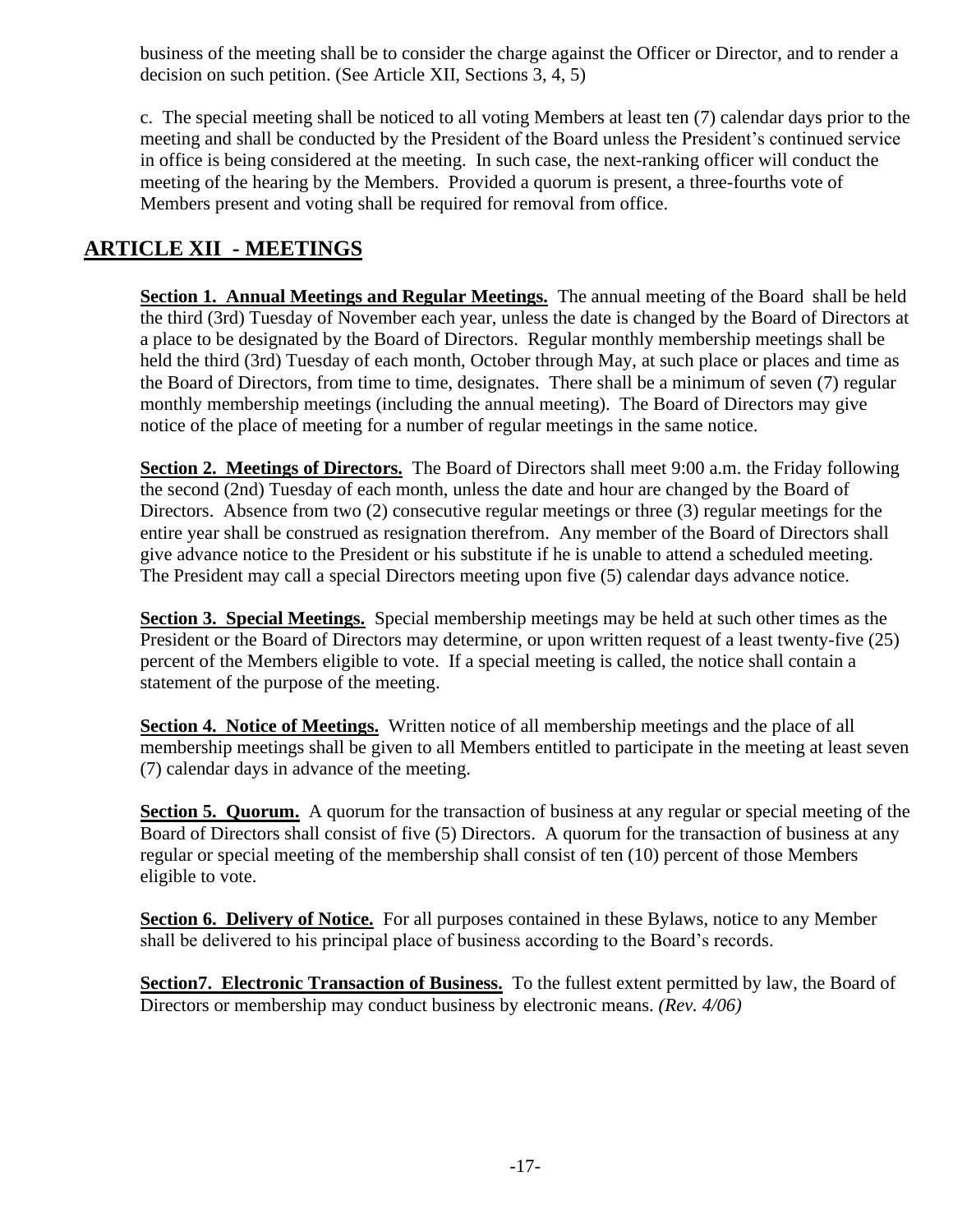# **Article XIII - Committees**

**Section I. Standing Committees.** The President shall appoint from "among the members of the Board," the following committee "chairmen":

| Budget & Finance                      | Program                                          |
|---------------------------------------|--------------------------------------------------|
| Building & Grounds                    | <b>Public Relations/Equal Opportunity</b>        |
| Education/Scholarship                 | REALTOR Protection (Bylaws, forms, etc.)         |
| Grievance                             | <b>Sales Advisory</b>                            |
| Legislative (PCN/RPAC)                | <b>TOUR Director</b>                             |
| Nominating                            | Delaware City/County Governmental Affairs/Ad Hoc |
| <b>Professional Standards</b>         | President's Advisor                              |
| Tech (Website)                        | <b>CORPAC</b> Representative                     |
| <b>MLS</b> Representative             | <b>CORE Standards</b>                            |
| MLS Board Director (must be a Broker) |                                                  |

a. Vice President will automatically be one of the five members of the Nominating Committee. (amended 10/2015)

b. Vice President automatically is confirmed to chair the Program Committee.

c. Appointments to the Professional Standards Committee and Grievance Committee shall be consistent with the cooperative professional standards enforcement agreement of the Board.

d. Legislative Committee chairperson may appoint RPAC co-chair.

e. Treasurer automatically chairs Budget & Finance Committee.

f. Core Standards to consist of Chair, President, Vice President, Treasurer & Executive Officer. If an individual holds two positions, one position to be filled by another Director (to maintain 5 on committee).  $(2/17)$ 

**Section 2. Special Committees.** The President shall appoint, subject to confirmation by the Board of Directors, special committees as deemed necessary.

Section 3. Organization. All committees shall be of such size and shall have duties, functions, and powers as assigned by the President or the Board of Directors, except as otherwise provided in these Bylaws.

**Section 4. President.** The President shall be an ex-officio member of all standing committees and shall be notified of their meetings.

### **Article XIV - Fiscal and Elective Year**

**Section 1.** The fiscal and elective year of the Board shall be January 1 to December 31.

### **Article XV - Rules of Order**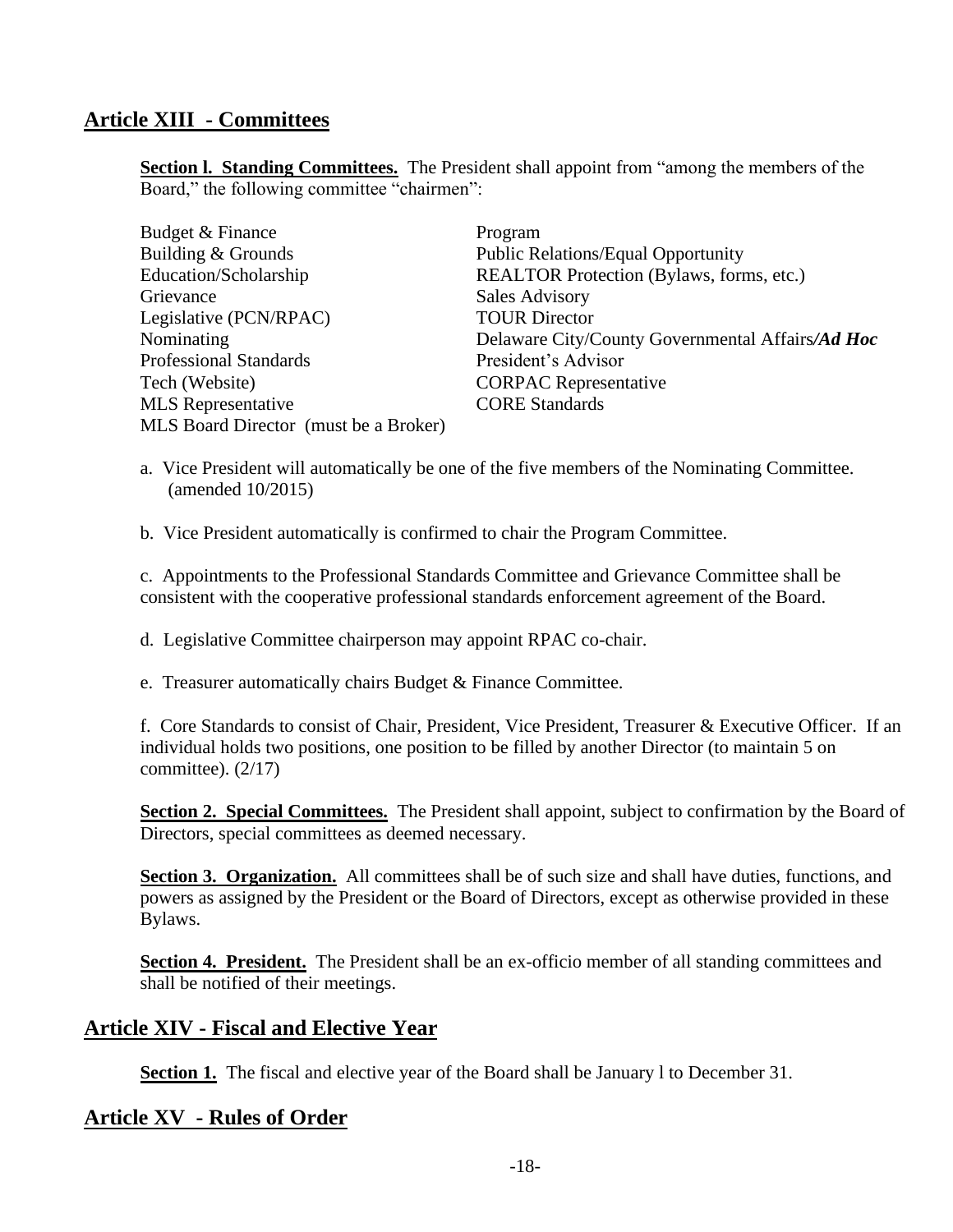**Section 1.** Robert's Rules of Order, latest edition, shall be recognized as the authority governing the meetings of the Board, its Board of Directors, and committees, in all instances wherein its provisions do not conflict with these Bylaws.

# **Article XVI - Amendments**

**Section 1.** These Bylaws may be amended by majority vote of the Members present and qualified to vote at any meeting at which a quorum is present, provided the substance of such proposed amendment or amendments shall be plainly stated in the notice of the meeting. Article IX may be amended only by a majority vote of all REALTOR® Members.

a. Mandatory additions and/or deletions to these bylaws by the NATIONAL ASSOCIATION OF REALTORS®, upon approval by the Board of Directors, shall be automatic and will require **no** vote of the membership.

Section 2. Notice of all meetings at which such amendments are to be considered shall be given to every REALTOR® Member at least seven (7) calendar days prior to the time of the meeting.

**Section 3.** Amendments to these Bylaws affecting the admission or qualifications of REALTOR® Members and Institute Affiliate Members, the use of the terms REALTOR® and REALTORS®, or any alteration in the territorial jurisdiction of the Board shall become effective upon their approval as authorized by the Board of Directors of the NATIONAL ASSOCIATION OF REALTORS®.

# **Article XVII - Dissolution**

**Section 1.** Upon the dissolution of this Board, the Board of Directors, after providing for the payment of all obligations, shall distribute any remaining assets to the Ohio Association of REALTORS or, within discretion, to any other non-profit tax exempt organization. *(Rev. 4/06)*

# **Article XVIII - Multiple Listing Service**

The Board's Multiple Listing Service has merged with the Columbus Board of REALTORS® Multiple Listing Service. The Board of Directors designates a representative for meetings of the Columbus Board of REALTORS® Multiple Listing Service. Members of the Board who also elect to become members of the Columbus Board of REALTORS® Multiple Listing Service shall observe all of its rules and regulations. (As *Adopted 11/08)*

# **Article XIX - INDEMNIFICATION and INSURANCE**

The Corporation shall indemnify or agree to indemnify and trustee, director, officer, employee, agent or volunteer of the Corporation to the full extent authorized by, and in accordance with, the provision of Revised Code 1702.12, provided the conditions and standards of conduct set forth therein are satisfied by the trustee, director, officer, employee, agent or volunteer seeking indemnification. The Corporation may purchase and maintain insurance on behalf of any person who is, or was a trustee, director, officer, employee, agent or volunteer of the Corporation against any liability asserted against, and incurred by the person in any such capacity, or arising out of the person's